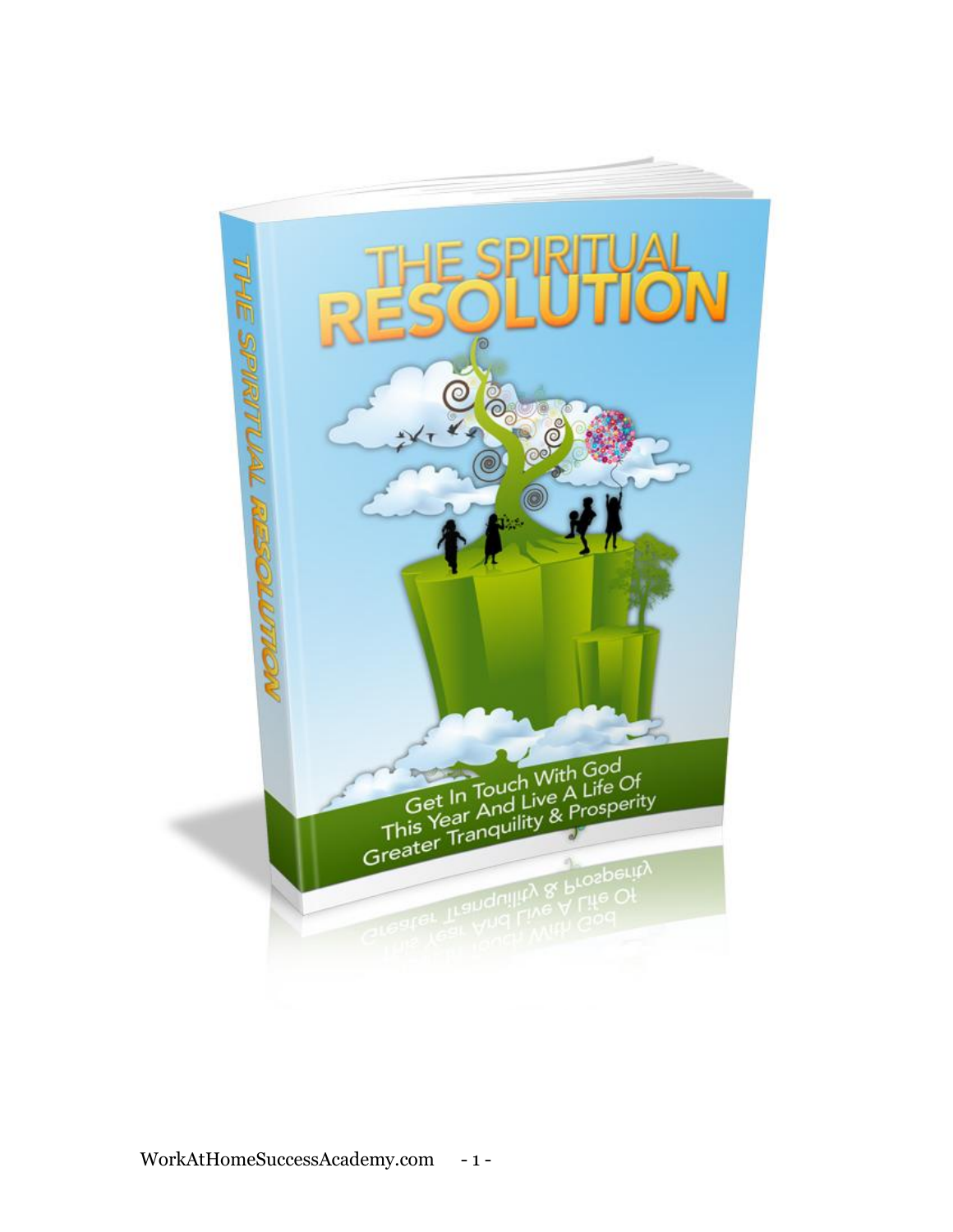# **Terms and Conditions**

#### **LEGAL NOTICE**

The Publisher has strived to be as accurate and complete as possible in the creation of this report, notwithstanding the fact that he does not warrant or represent at any time that the contents within are accurate due to the rapidly changing nature of the Internet.

While all attempts have been made to verify information provided in this publication, the Publisher assumes no responsibility for errors, omissions, or contrary interpretation of the subject matter herein. Any perceived slights of specific persons, peoples, or organizations are unintentional.

In practical advice books, like anything else in life, there are no guarantees of income made. Readers are cautioned to reply on their own judgment about their individual circumstances to act accordingly.

This book is not intended for use as a source of legal, business, accounting or financial advice. All readers are advised to seek services of competent professionals in legal, business, accounting and finance fields.

You are encouraged to print this book for easy reading.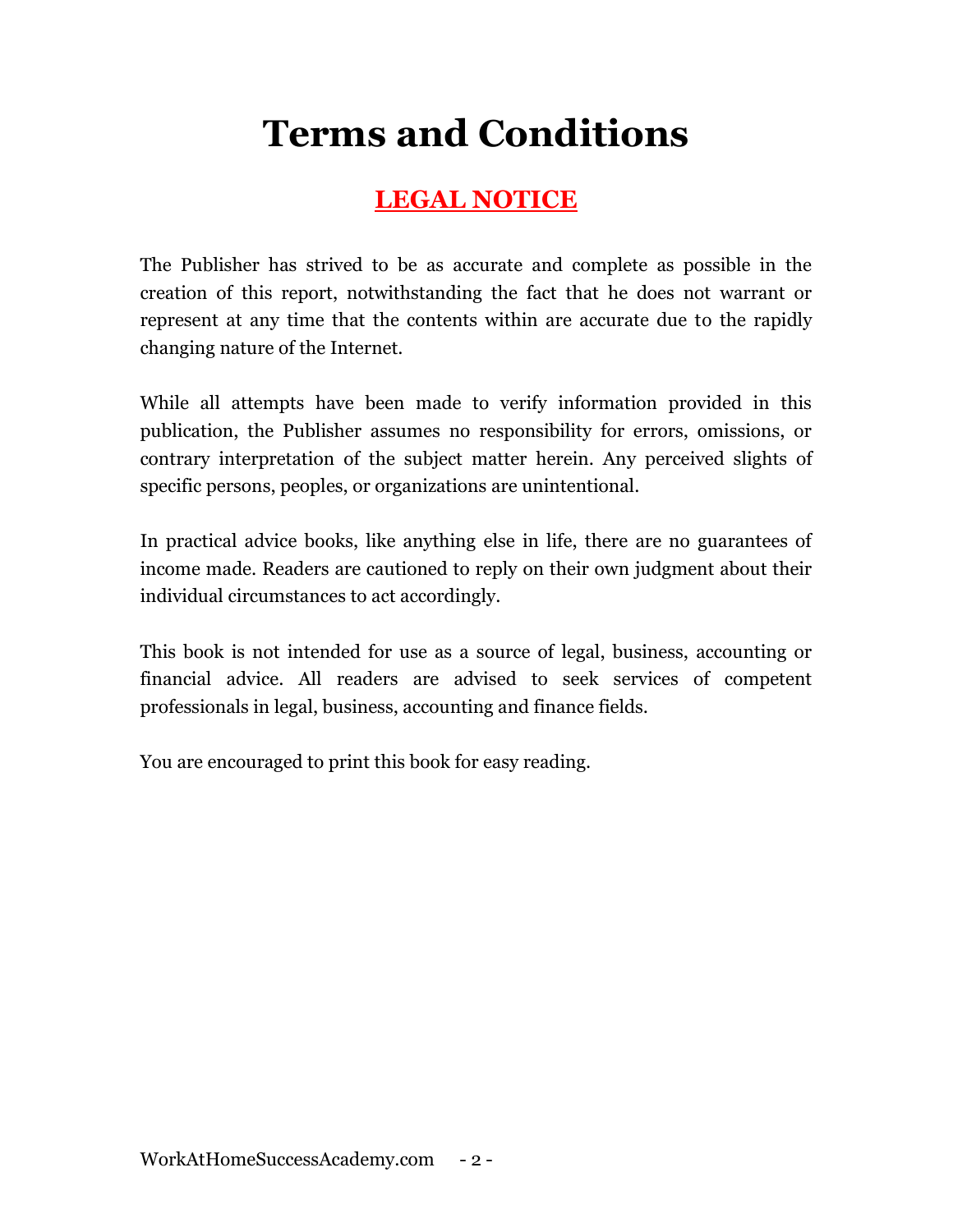# **Table of Contents**

Intro

Chapter 1: Seeking Him

Chapter 2: Possess The Kingdom First And Things Later

Chapter 3: Faith

Chapter 4: Relationship With God

Chapter 5: Basic Steps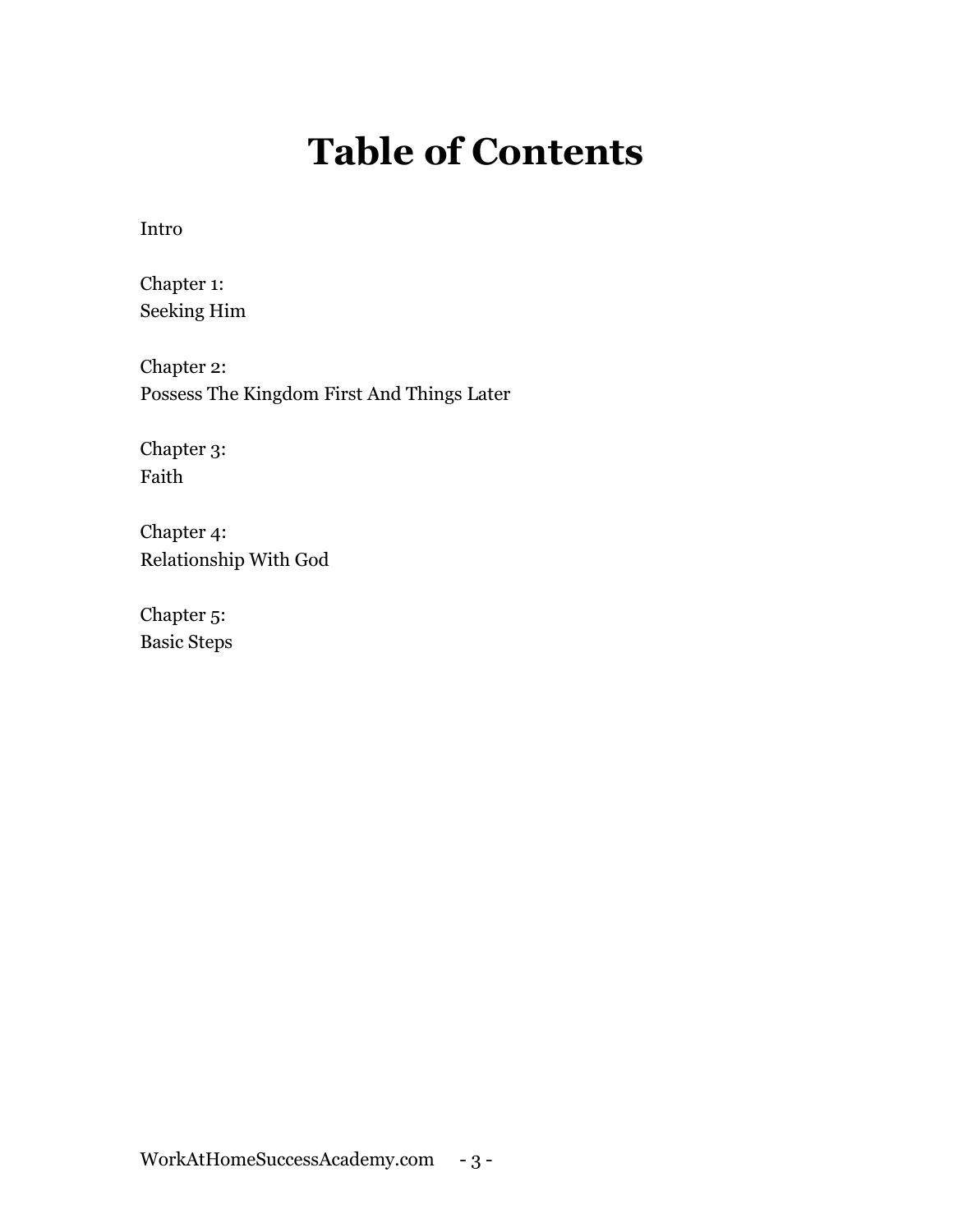## **Foreword**

In this time of all-but-universal wickedness one comforting glimmer appears: there are to be discovered increasing numbers of individuals whose lives bear a thriving hunger after God Himself. They're eager for spiritual truths and won't be put off with words, nor will they be happy with right "versions" of truth. They're thirsty for God, and they won't be satisfied till they've drunk Him in deep.

They desire God above all. They're thirsty to taste for themselves the "acute sweetness" of the love of Christ about Whom all the holy prophets wrote and the psalmists sang.

There's no lack of Bible instructors to expound on the principles of the doctrines of Christ, but too many of these appear satisfied to teach the basics of the faith year after year, oddly incognizant that in their ministry there's no apparent Presence, nor anything uncommon in their personal lives. They pastor constantly to believers who experience a longing which their teaching merely doesn't fulfill.

For it isn't simple words that sustain the soul, but God Himself, and unless and till the listeners discover God in personal experience they're not the greater for having heard the truth. The Bible isn't an end in itself, but a way to bring men to an intimate and substantial knowledge of God, that they might enter into Him,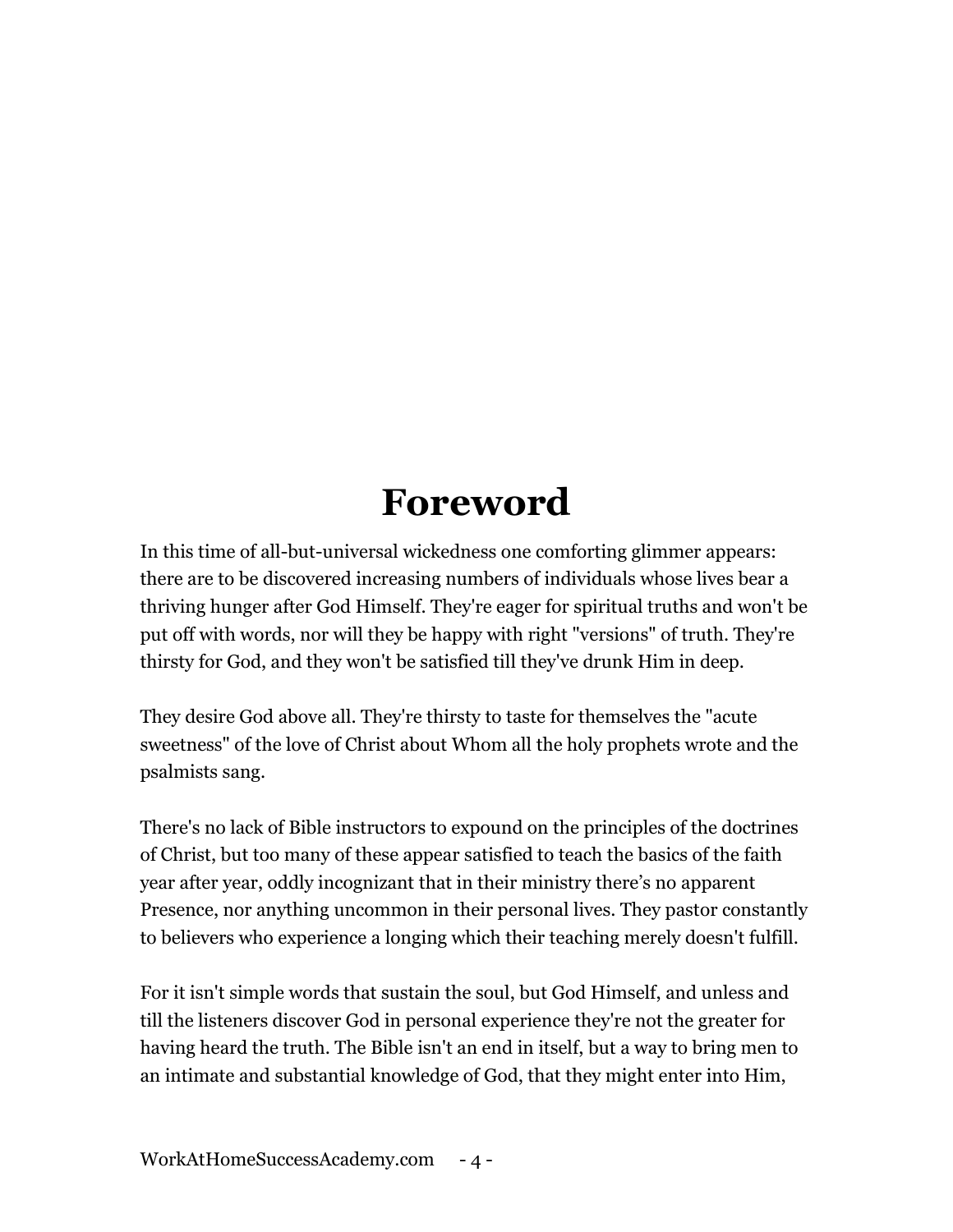that they might delight in His Presence, might taste and understand the inner pleasantness of the very God Himself in the core and essence of their hearts.

This e-book is a humble attempt to aid God's thirsty people so to discover Him.

#### *The Spiritual Resolution*

 *Get In Touch With God This Year And Live A Life Of Greater Tranquility & Prosperity!*

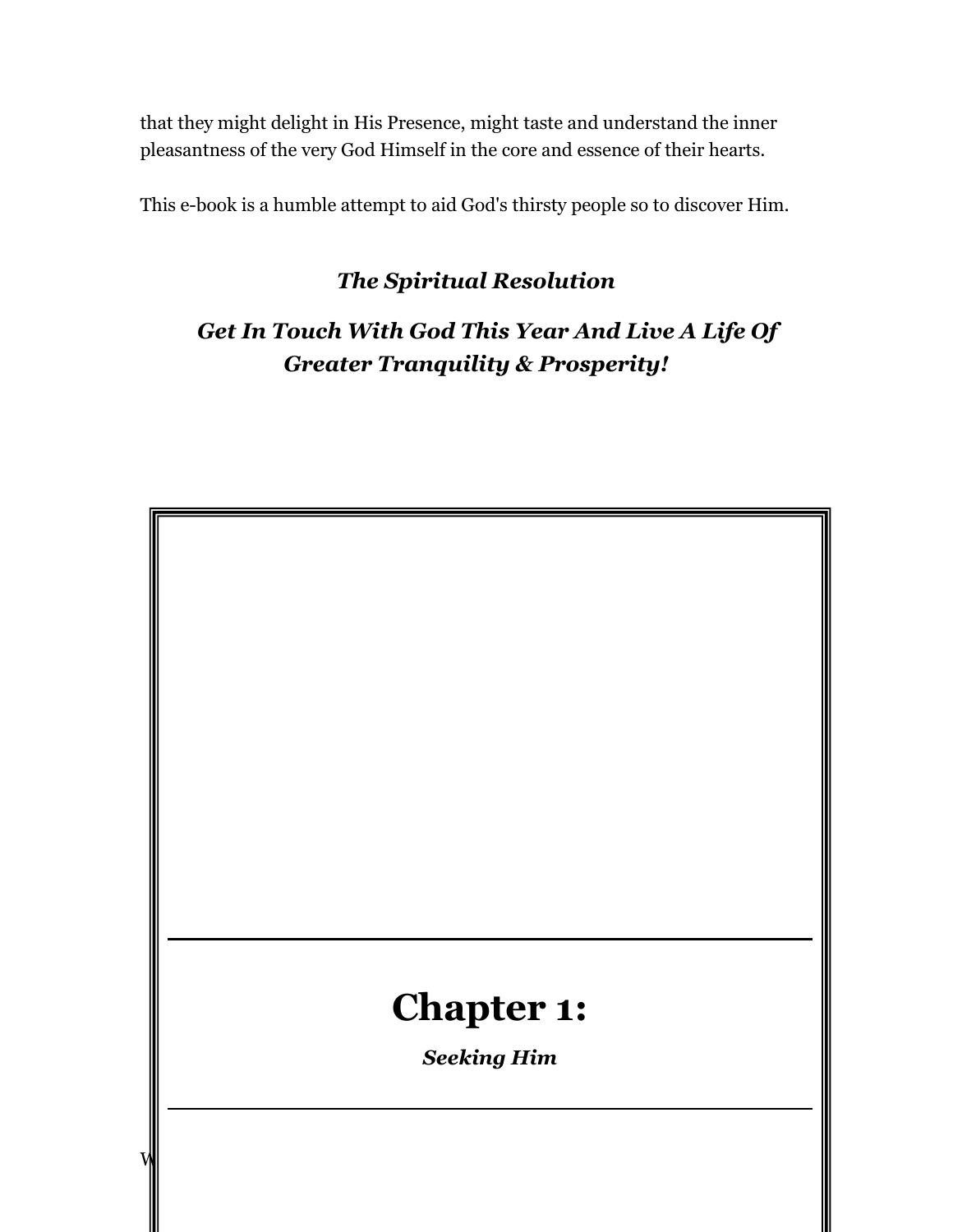## **Synopsis**

*The urge to quest after God initiates with God, but the outworking of that urge is our pursuing hard after Him; and the whole time we're questing after Him we're already in His hand: "Thy right hand upholdeth me."*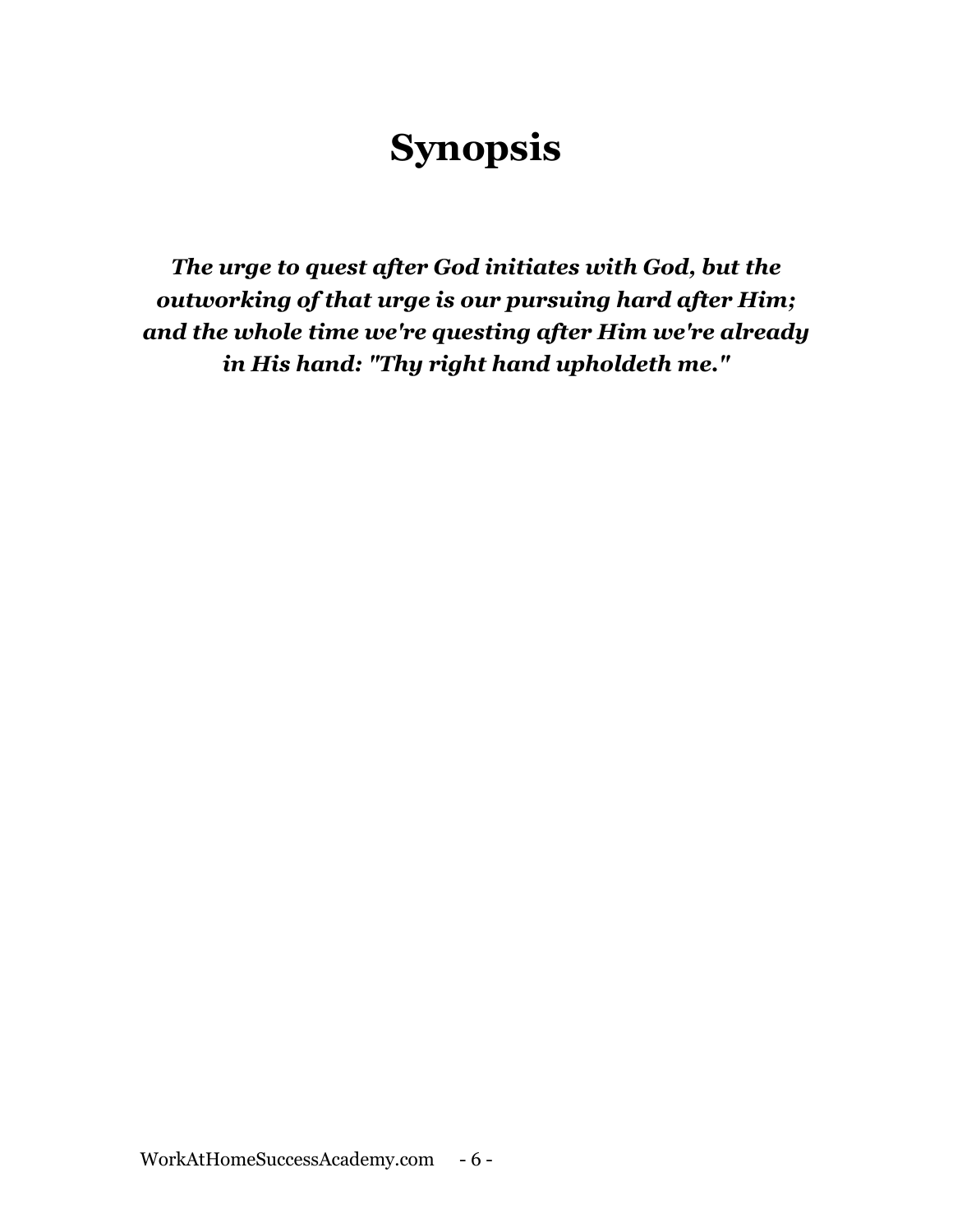### **When We Look**

The modern man of science has lost God among the wonders of His world; we're in real danger of misplacing God among the wonders of His Word. We have nearly blanked out that God is a Person and, intrinsically, may be cultivated as any individual may. It's innate in personality to be able to understand other personalities, but total knowledge of one personality by another can't be accomplished in one meeting. It's only after long and loving mental encounters that the full possibilities of both may be explored.

All social encounters between humans is a response of personality to personality, scaling upward from the most common brush between man and man to the fullest, most familiar communion of which the human soul is able. God is a Person, and in the depth of His powerful nature He thinks, wills, delights, feels, loves, wants and suffers as any other individual might. In making Himself known to us He communicates with us by the avenues of our brains, our wills and our emotions.

This encounters between God and the soul is experienced by us in conscious personal awareness. Being created in His image we have inside us the mental ability to know Him. I wish deliberately to promote this powerful longing after God. The lack of it has brought us to our current depressed state. The stiff character about our spiritual lives is a result of our deficiency of holy desire. Complacency is a lethal foe of all spiritual maturation. Intense desire has to be present or there will be no manifestation of Christ to His masses. He waits to be needed. Regrettable that with a lot of us He waits in vain.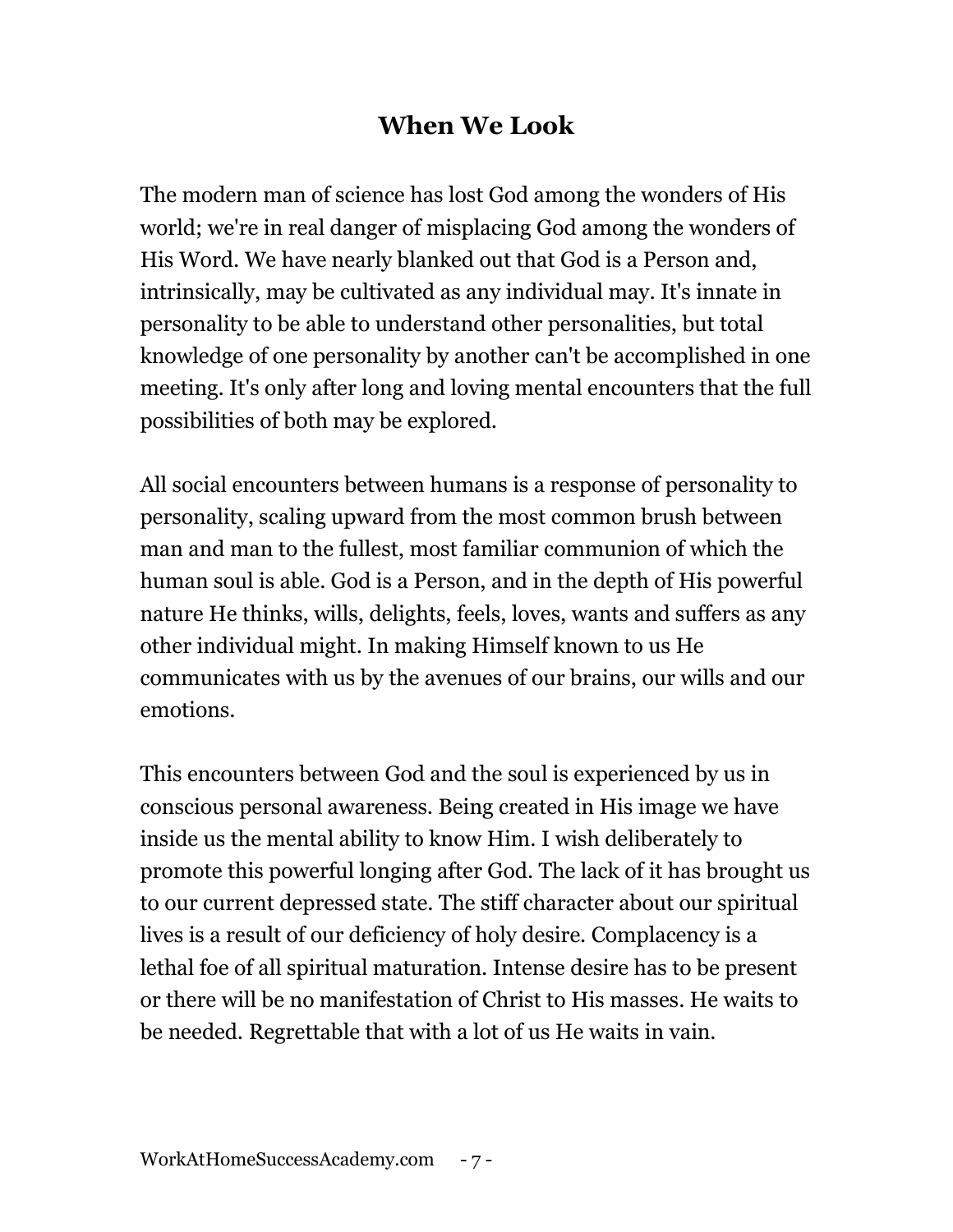Each age has its own features. Right now we're in an age of spiritual complexness. The simplicity which is in Christ is seldom discovered among us. In its place are programs, techniques, organizations and a world of nervous actions which absorb time and attention but may never fulfill the longing of the heart.

The superficiality of our inner experience, the hollowness of our worship, and that fakeness of the world which marks our promotional techniques all testify that we, today, know God merely imperfectly, and the serenity of God scarcely at all. If we'd discover God among all the religious externals we must first decide to find Him, and then go forward in the way of simplicity. We have to simplify our approach to Him. We have to peel down to essentials. We have to put away all effort to impress, and attach to the honest frankness of childhood. If we accomplish this, beyond any doubt God will quickly respond.

In prayer we exercise a further peeling down of everything, even of our theological system. When the Lord separated Canaan among the tribes of Israel Levi got no share of the land. God stated to him simply, "I am thy part and thine inheritance," and by those words made him richer than all his brethren, more plentiful than all the kings and rajas that have ever lived in the world. And there's a spiritual principle here, a precept still valid for every one.

The man who has God for his treasure bears all things in One. A lot of average treasures might be denied him, or if he's allowed to get them, the enjoyment of them will be so normalized that they'll never be essential to his happiness. Or if he has to see them go, one after one, he will barely feel a sense of loss, for owning the Source of all things he has in One all gratification, all pleasure, and all joy. Whatever he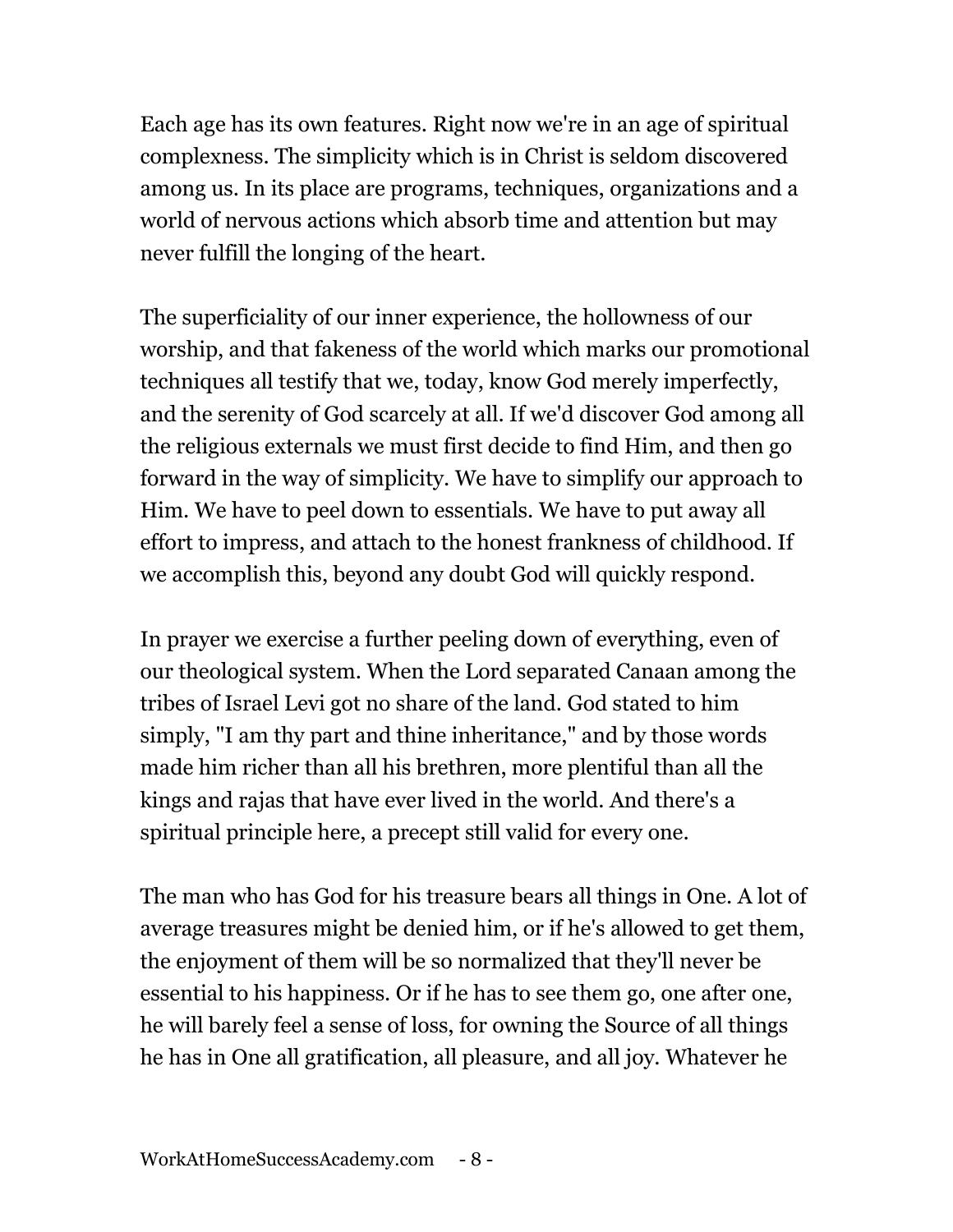might lose he's really lost nothing, for he now owns it all in One, and he has it purely, licitly and forever.

A Prayer to be closer.

O God, I've sampled Thy goodness, and it's both gratified me and made me hungry for more. I'm painfully witting of my need of additional grace. I'm ashamed of my deficiency of desire. O God, I wish to want Thee; I yearn to be filled with longing; I crave to be made thirstier still. Show me Thy glory; I pray Thee, that so I might know Thee indeed. Start in mercy a fresh work of love inside me. State to my soul, "rise, my love, my fair one, and come away." Then provide me grace to rise and follow Thee up from this foggy lowland where I've wandered so long. In Jesus' Name, Amen.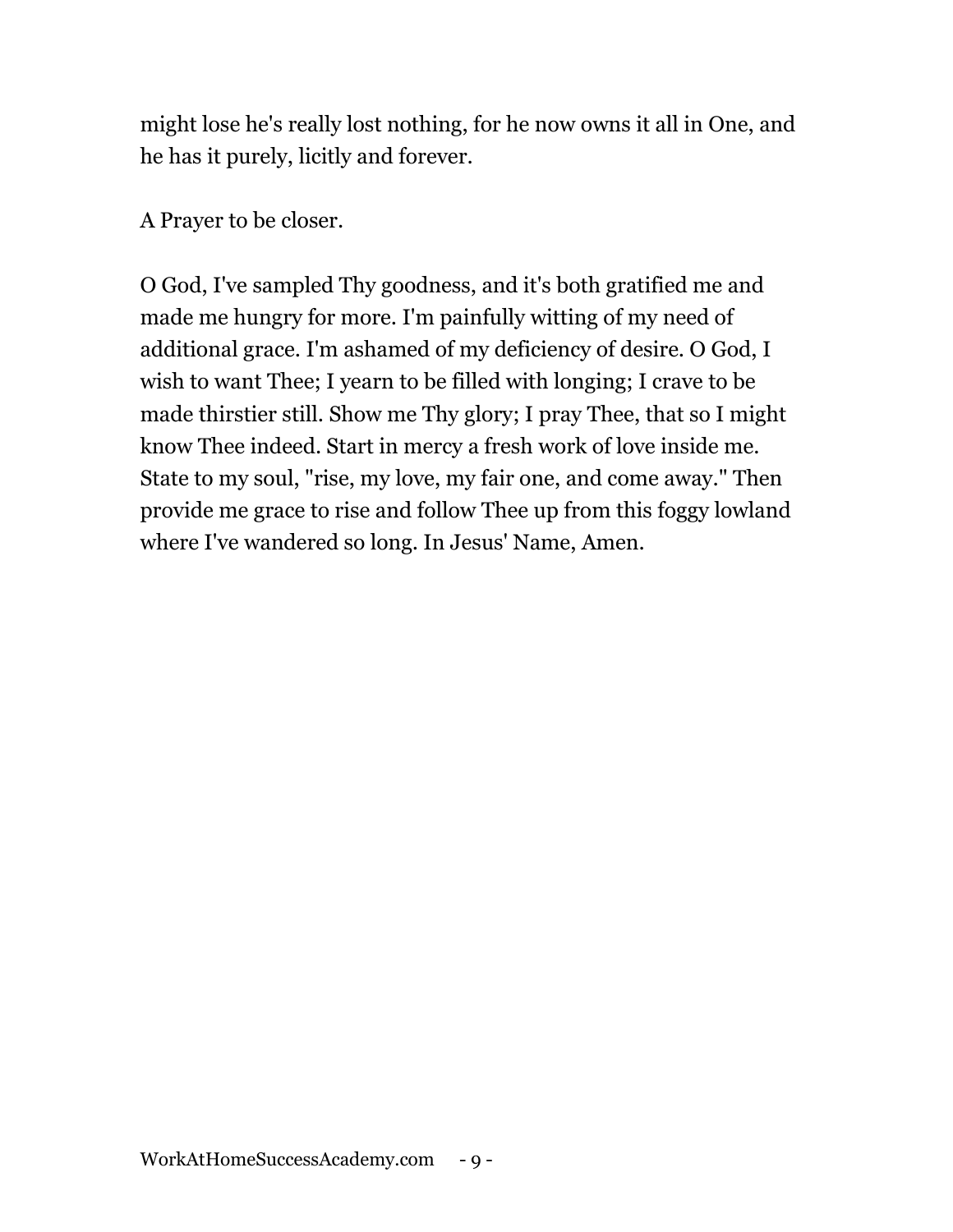# **Chapter 2:**

*Possess The Kingdom First And Things Later*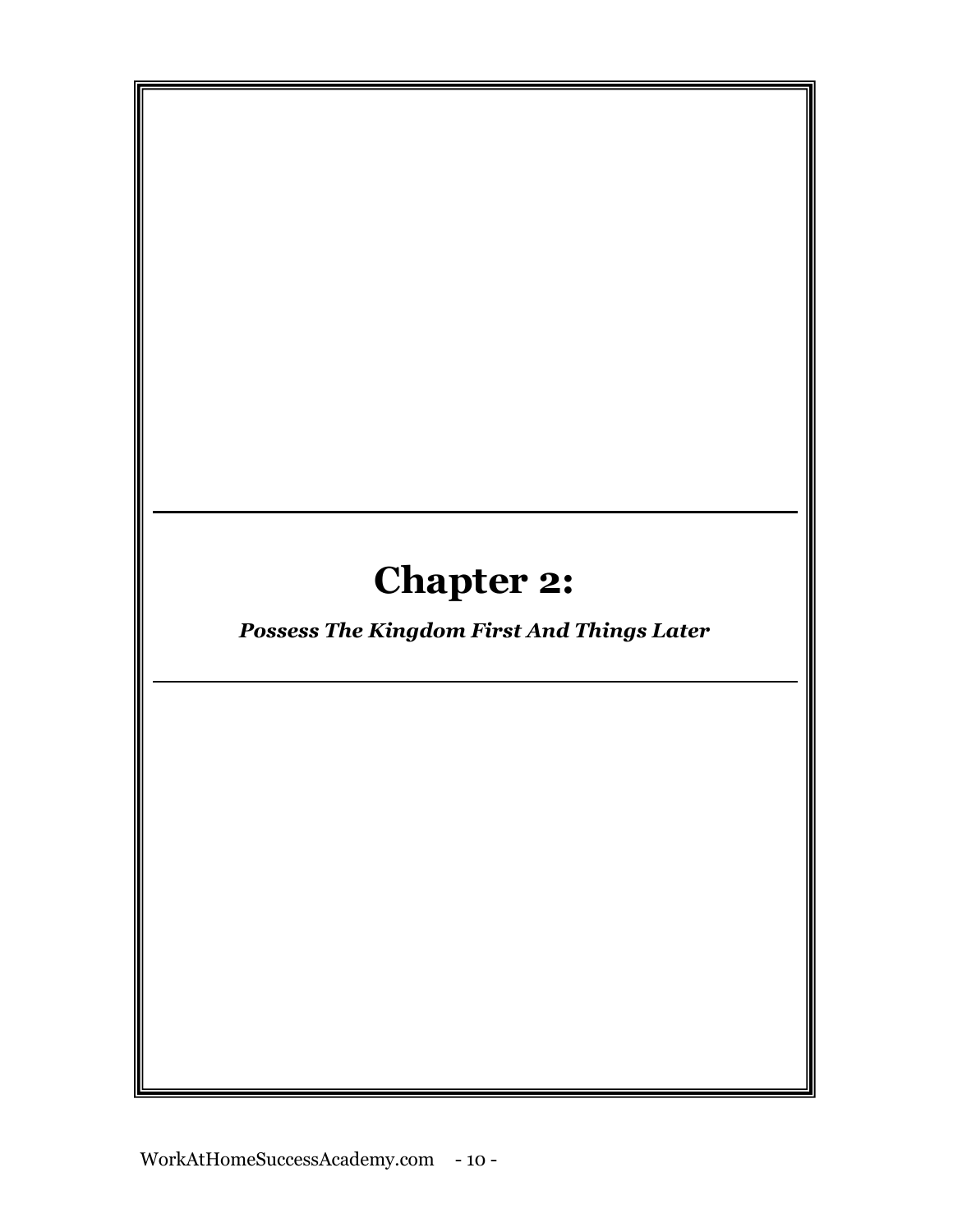# **Synopsis**

*Before the Lord God made man on the earth He first of all prepared for him by making an existence of valuable and pleasant things for his sustenance and joy. In the Book of Genesis account of the creation these are named plainly "things." They were created for man's uses, however they were meant always to be extraneous to the man and subservient to him.*

*However sin has introduced ramifications and has made those very gifts from God a possible source of downfall to the soul.*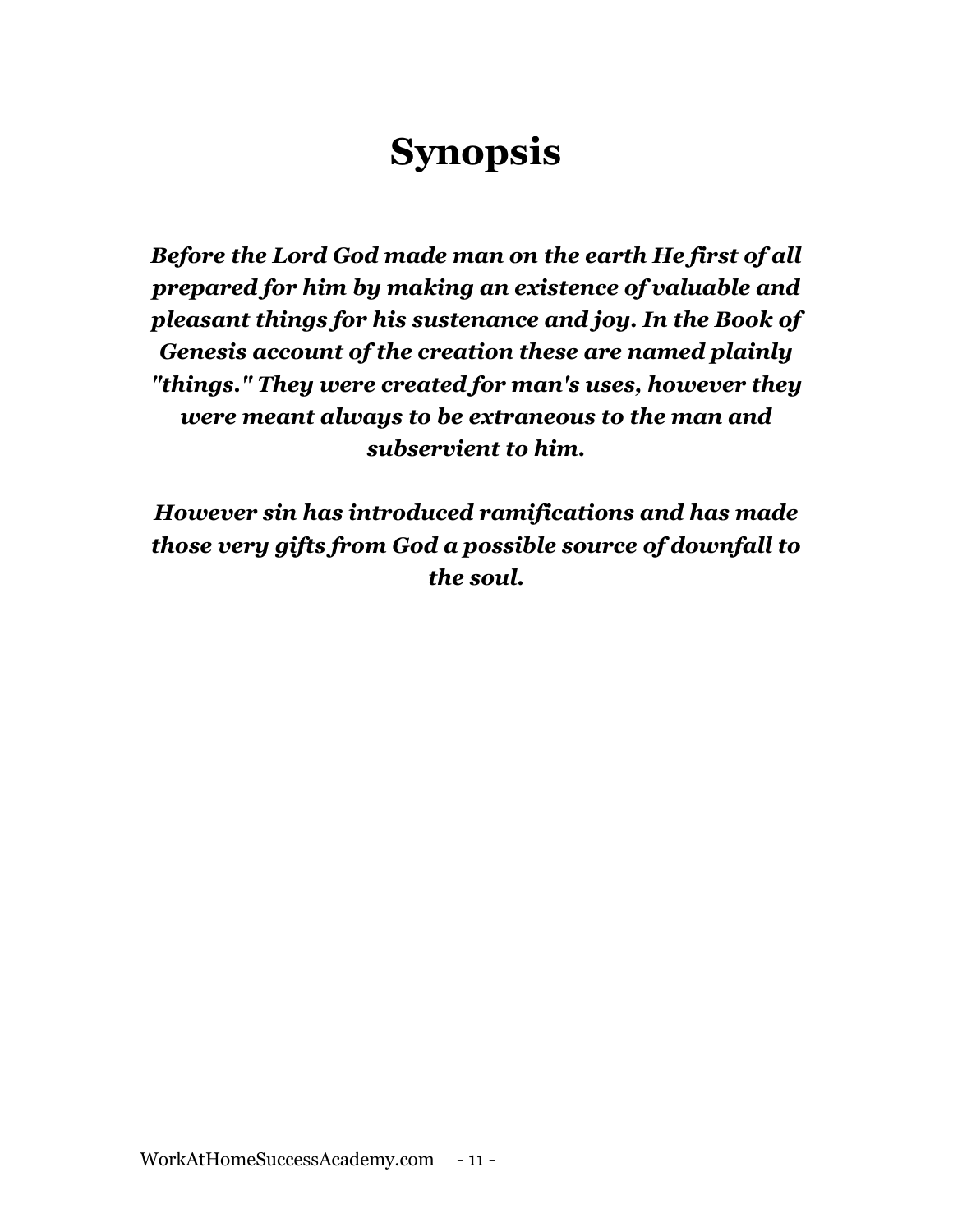#### **1 st Things 1st**

Our sufferings started when God was routed out of His central shrine and "things" were allowed to come in. Inside the human heart "things" have claimed a place. Men have now naturally no peace inside their hearts, for God is king there no more.

This isn't a mere metaphor, but a precise analysis of our true spiritual trouble. There's inside the human heart a hard fibrous root of diminished life whose nature is to own, always to possess. It covets "things" with a rich and fierce passion. The pronouns "my" and "mine" look guiltless enough in print, but their ceaseless and universal utilization is significant.

They convey the true nature of man better than 1000 volumes of theology could do. They're verbal symptoms of our mysterious disease. The roots of our hearts have gone to things, and we dare not lose one root or we will die. Things have become essential to us, a matter never originally intended. God's gifts today take the place of God, and the entire course of nature is disquieted by the heinous substitution.

It would appear that there's inside each of us a foe which we tolerate at our risk. Its main feature is its possessiveness: the words "acquire" and "profit" indicates this. To let this enemy live is ultimately to lose everything. To renounce it and relinquish all for Christ's sake is to lose nothing in the end, but to save everything unto eternal life. And potentially also a hint is given here as to the sole effective way to destroy this enemy: it's by the Cross. "Let him take up his cross and follow me."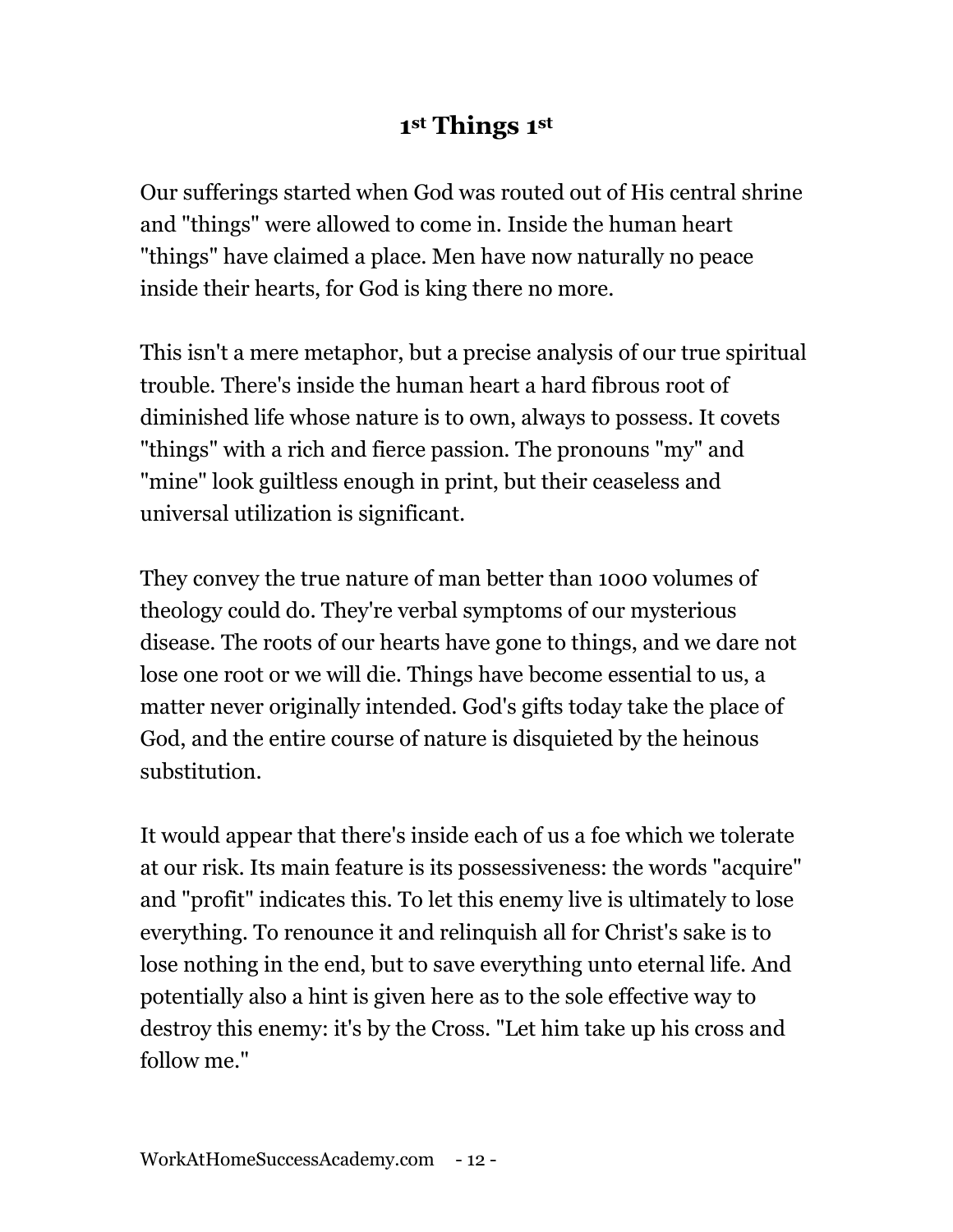The way to richer knowledge of God is by soul poverty and denial of all things. The blessed ones who possess the Kingdom are they who have renounced every external thing and have rooted from their hearts all sensation of possessing. These are the "poor in spirit."

Let me urge you to take this seriously. It isn't to be translated as mere Bible teaching to be hived away in the brain along with a heap of additional doctrines. It's a marker on the route to greener pastures. We dare not try to go around it. We have to rise a step at a time. If we pass up one step we bring our advancement to an end.

Abraham possessed nothing. Yet wasn't this poor man rich? Everything he had owned was his still to love: sheep, camels, herds, and goods of every type. He had likewise his wife and his acquaintances, and best of all he had his son Isaac by his side. He had everything, but he possessed nothing. There's the spiritual secret. There's the fresh theology of the heart which may be learned only by renunciation. There's no doubt that this possessive clinging to things is among the most injurious habits in the life. Because it's so natural it's seldom recognized for the evil that it is; but it's tragic.

Our gifts and talents ought to be turned over to Him. They ought to be recognized for what they are, God's loan to us, and ought to never be thought about in any sense our own. We have no more right to take credit for particular abilities than for blue eyes or solid muscles. If we'd indeed know God in growing familiarity we have to go this way of renouncement. And if we're set upon the quest of God He will sooner or later bring us to this test.

There are times when we get discouraged and depleted of strength and don't think that we can go on. There are times when our nerves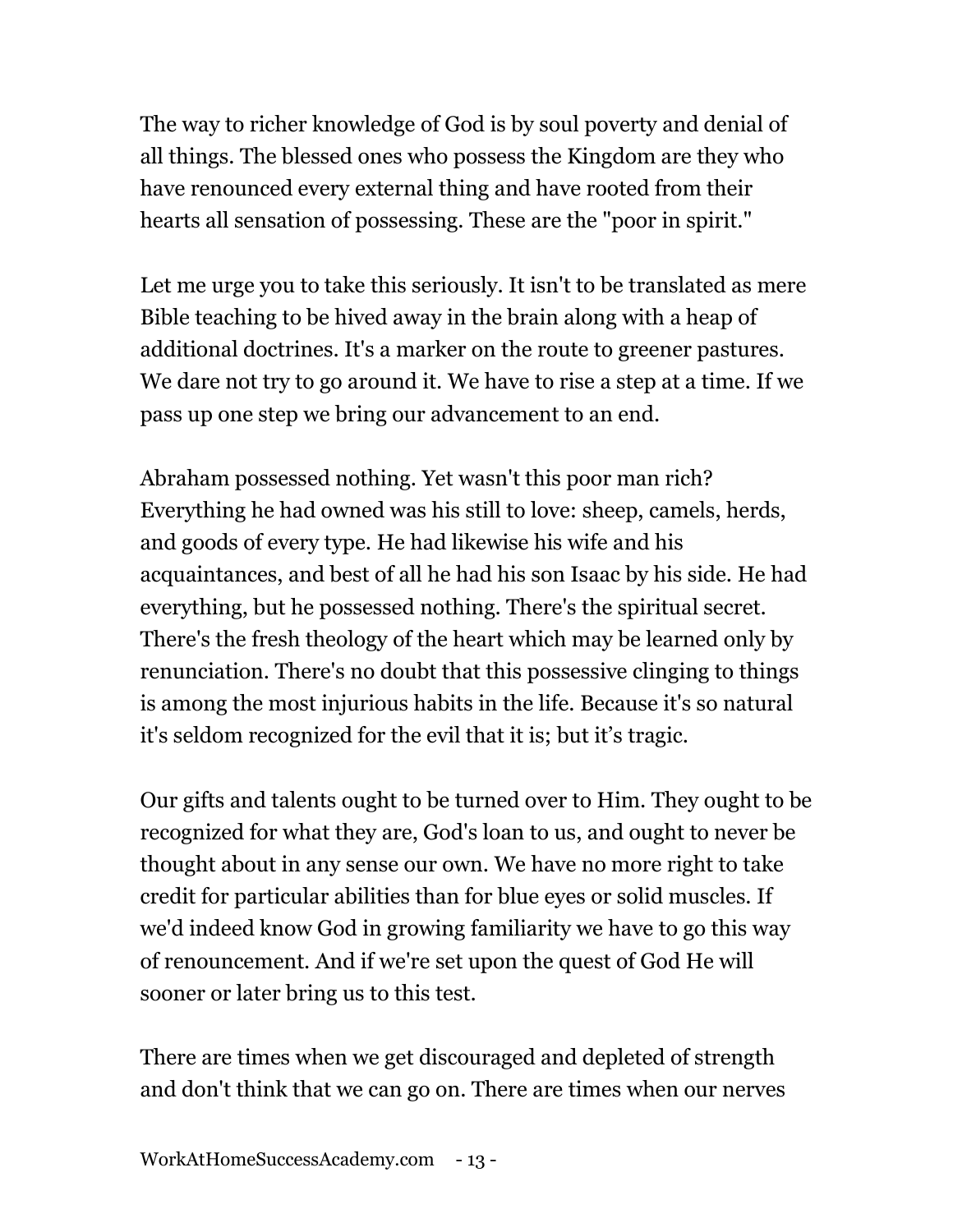are damaged and we're ready to quit. But God can take the little we have, and once we give it to Him, we'll be astonished to see what God will do and can do in our lives. We have to take what we have no matter how small or large it is, and give it to Him.

We have to give Him our talents, our gifts, our finances, and our physical assets. Obedience leads to blessings. God's power to provide will forever exceed our capability of receiving. God spills out His blessings when we're willing to spill out what we have. God can fill each need, and move each mountain, and solve each issue. His supply is fixed only by our faith. God is ready to take your little bit and make it more than you may ever envisage.

Prayer to renounce:

Father-God, I wish to know Thee, but my coward heart fears to abandon its toys. I can't part with them without inward pain, and I don't try to hide from Thee the panic of the parting. I come shaking, but I do come. Please take from my heart all those things which I've treasured so long and which have become a real part of my living self, so that Thou may come in and dwell there without competition. Then shall Thou make this place glorious. Then shall my heart have no demand of the sun to shine in it, for you will be the light of it, and there shall be no dark there. In Jesus' Name, Amen.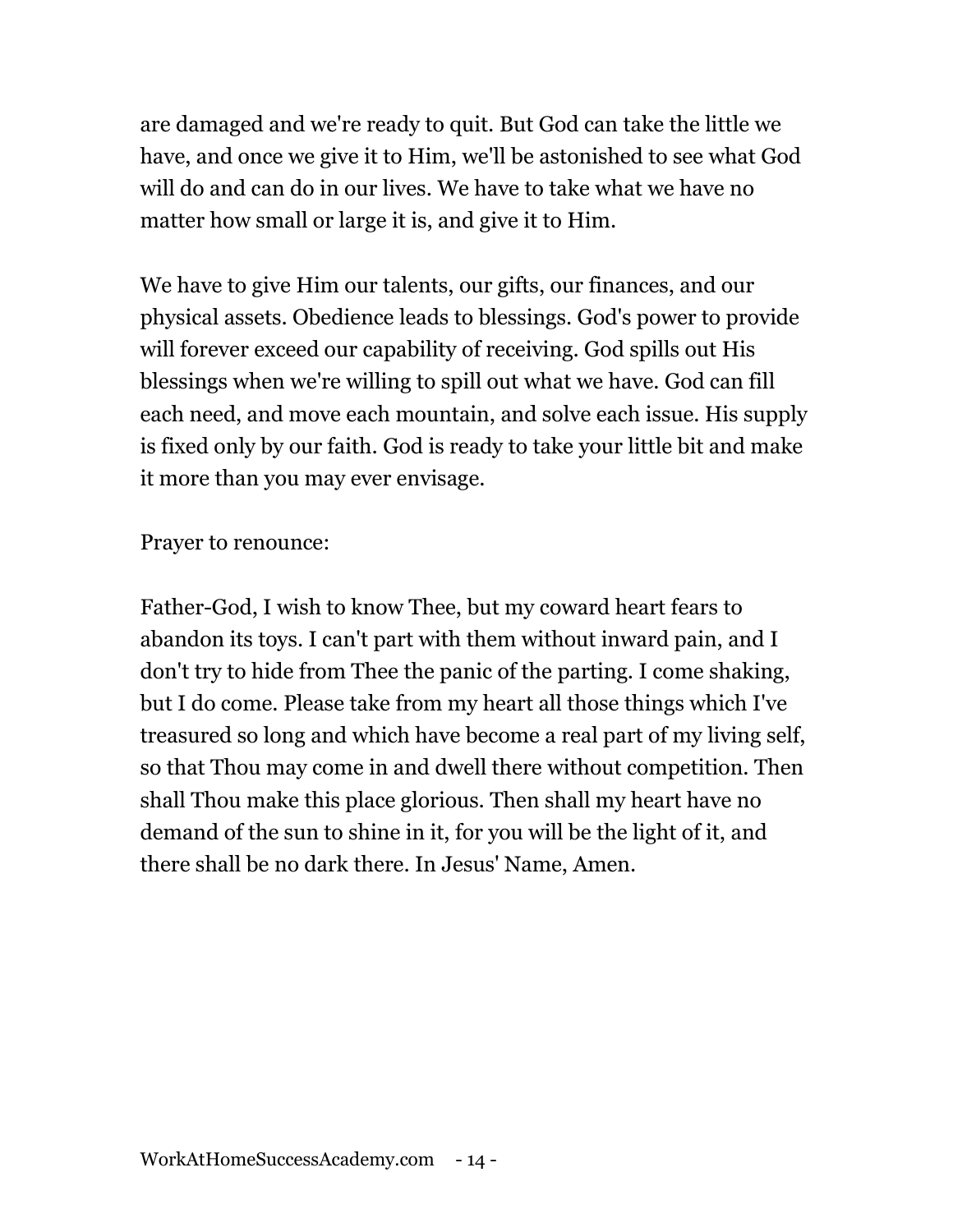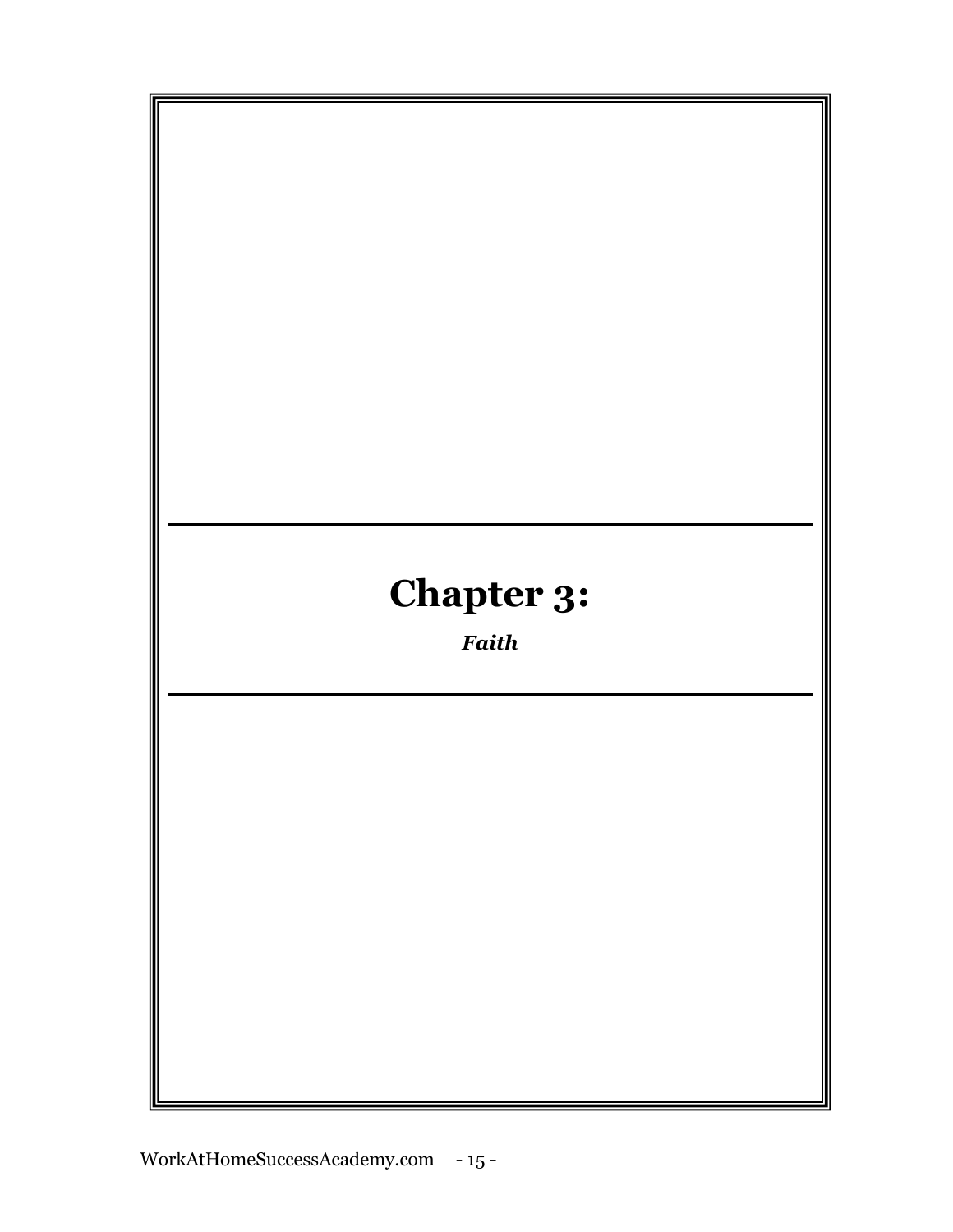## **Synopsis**

*God may be known in personal experience. A loving personality prevails in the Bible, walking among the trees of the garden and breathing sweetness over each scene. Always a living Person is there, speaking, pleading, loving, working, and evidencing Himself whenever and wherever His people have the receptiveness necessary to get the manifestation. We grasp the physical world by using the faculties given us for this function, and we have spiritual faculties by means of which we may know God and the spiritual world if we'll obey the Spirit's urge and start to utilize them.*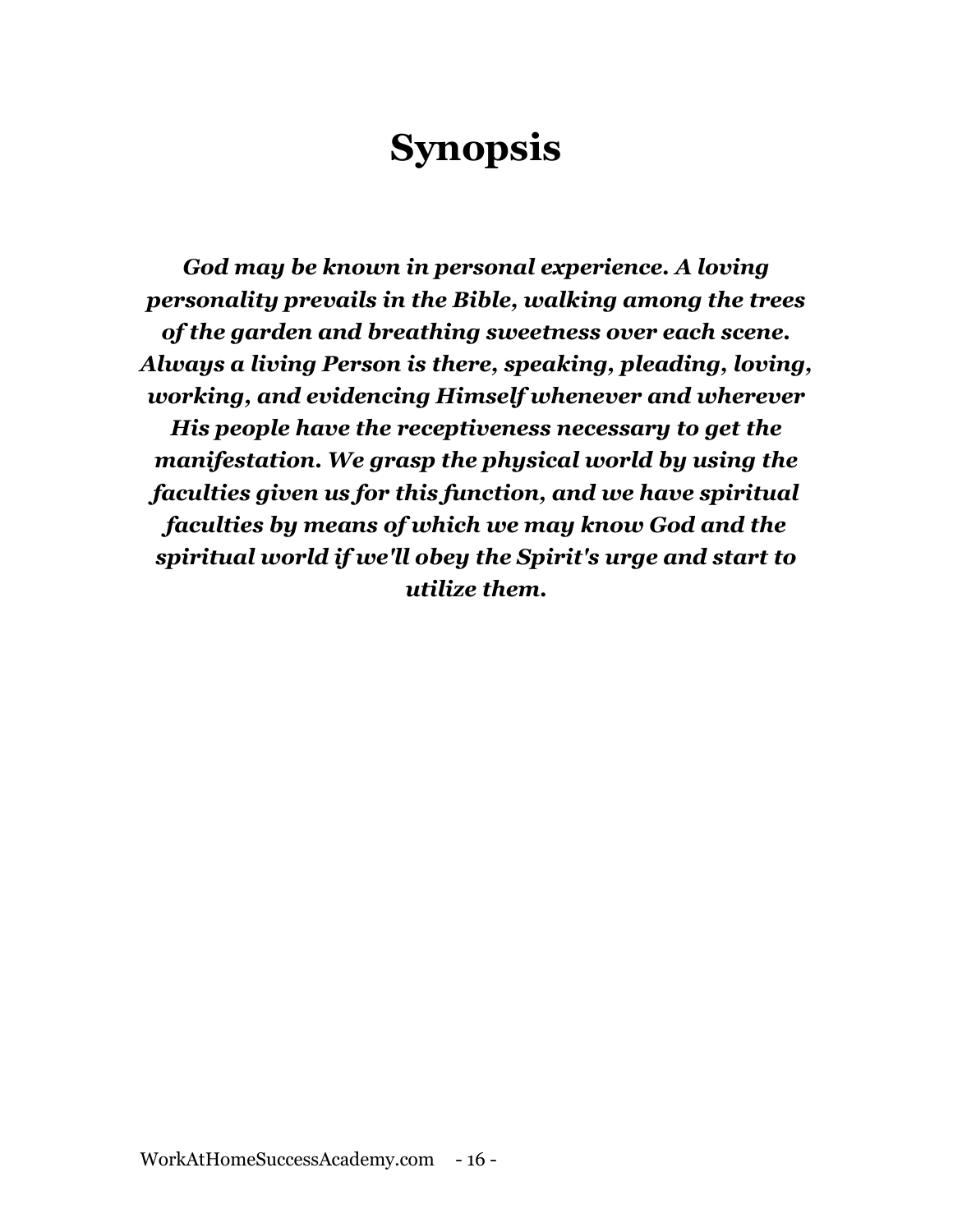### **Believe and Obey**

A spiritual realm lies all about us, enfolding us, embracing us, altogether within reach of our internal selves, waiting for us to acknowledge it. God Himself is here awaiting our reaction to His Presence. This eternal world will awaken to us the moment we start to realize its reality. God and the spiritual world are real. We may believe that with as much confidence as we believe the familiar world around us. Spiritual things are there (or rather we ought to say here) asking for our attention and challenging our trust.

Our trouble is that we have built bad thought habits. We routinely think of the seeable world as real and doubt the truth of any other. We don't deny the existence of the unseen but we doubt that it's real in the recognized meaning of the word. Our undisciplined thinking, affected by the blindness of our instinctive hearts and the visibility of things, tends to draw a contrast between the spiritual and the real; but really no such dividing line exists. The spiritual is real.

We have to switch our interest from the seen to the spiritual world. For the great unseen truth is God. "He that cometh to God must believe that he is, and that he's a rewarder of them that diligently seek him." This is common in the life of faith. From there we may rise to limitless heights.

If we really wish to follow God we have to seek to be other-worldly. Each man has to pick his world. If we who follow Christ, with all the facts before us and recognizing what we're about, by choice pick the Kingdom of God as our area of interest . If we lose by it, the loss is our own; if we get ahead, we rob no one by so doing.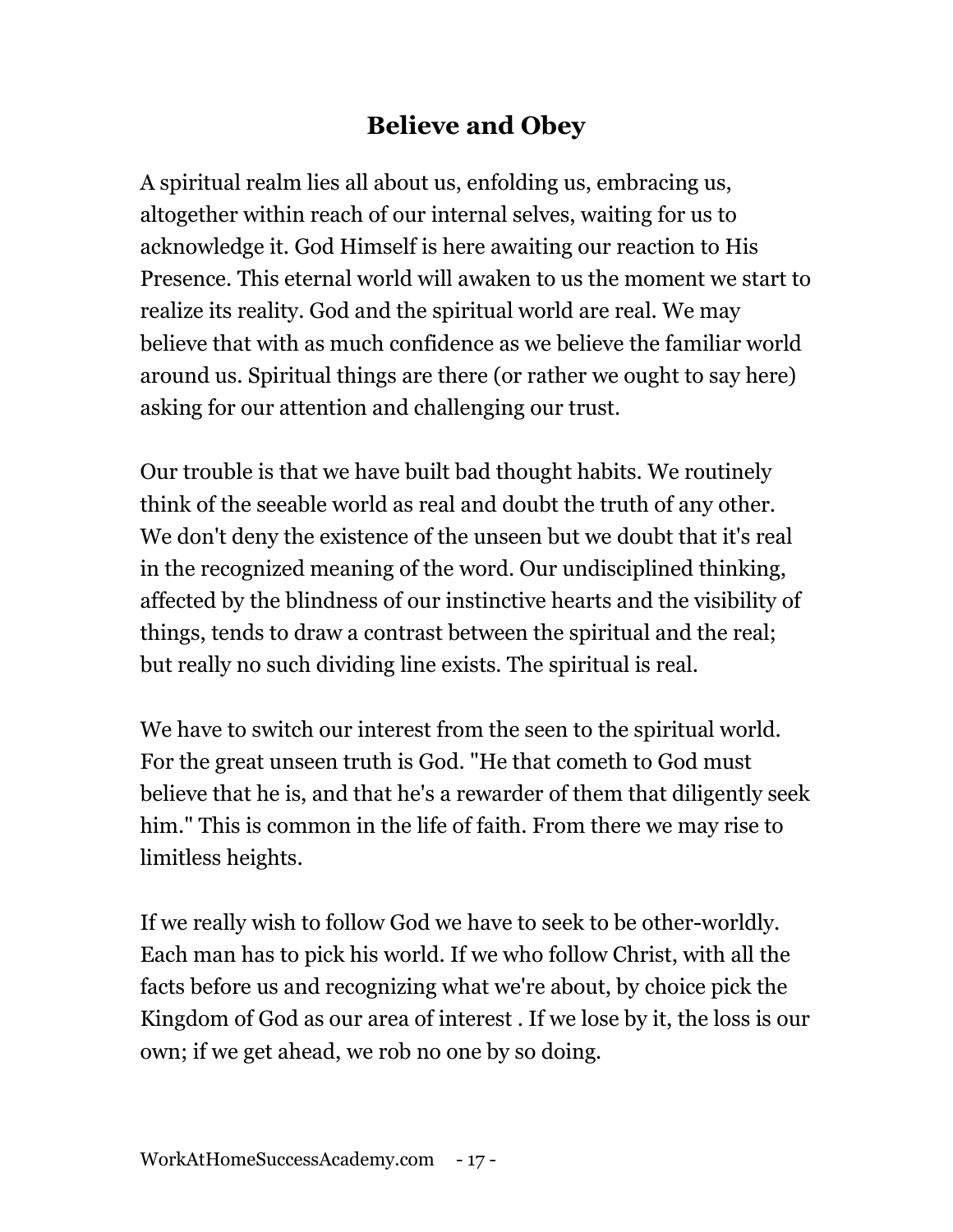The human brain plans the way, but the LORD directs the steps.

What do you anticipate as you go through your day? When you solely plan for what is good, you'll find God in the middle of your plans. Remember that God's plan for you is the finest plan for your life. If you'll do your part to seek Him and start to make plans to succeed, God will lead you. He will guide your steps. You don't have to vaguely experience life any longer. God sincerely wishes to show you His plan.

Occasionally we let our past triumphs keep us from rising higher as much as past failures. If we never relinquish the old, we'll never be able to sweep up the new. It really doesn't matter what has happened in your history, now time to blank out what is behind you.

Don't ever let yourself bog down in negative thinking, "I'll never change that's just the way I am." The Bible tells us that when we align with the Spirit of God, He helps us in our failing and gives us strength by telling us "Doubt not" and "Fear not." Recognizing this, you have to make the solid choice to really believe and not fear, then press onwards. Trust that God has a more beneficial future in store for you. Trust that He is sincerely working behind the scenes on your behalf.

God wishes to sincerely pour out His blessings on you and let you live a life of triumph! This is our gift of prosperity that He provides you. Decide now to make your plans and really believe in Him and that they'll come to pass. Take time to assess where you are in life. Assess your finances, your vocation, and your relationships, and likewise assess how you're spending your time.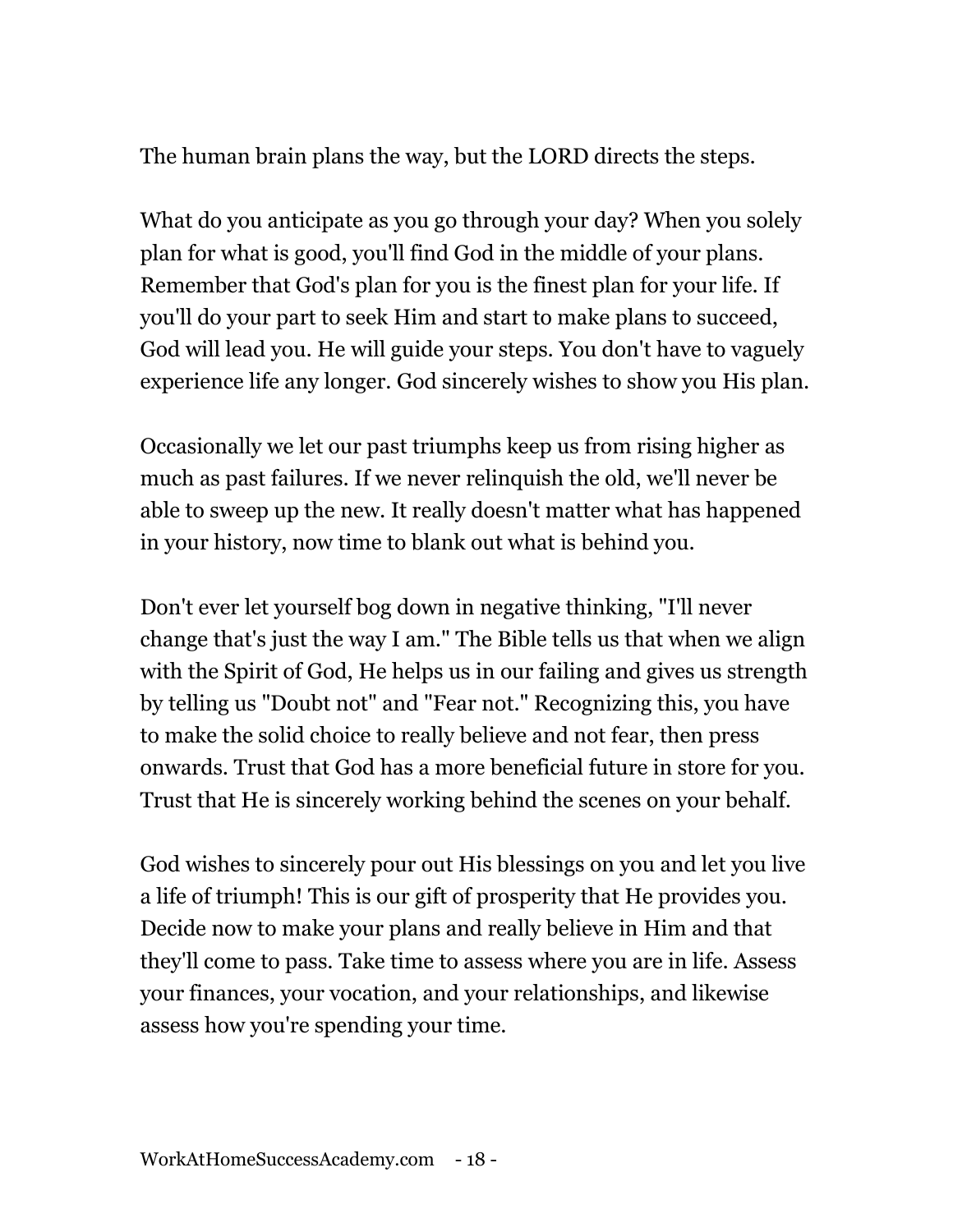Don't go another week without having a plan for your future and truly believing in the plan and Him. Put down all your goals and submit them to God for His grace. If you'll go beyond simply dreaming, and begin making these plans to really succeed, God promises He is going to guide your steps. He will guide you down the path of His favor. He will guide you into better; He will lead you into advancement. You will not only see your aspirations come true, but you likewise will walk in success in every region of your life!

As we start to focus upon God the things of the spirit will form before our inner eyes. Obedience to the word of Christ will bestow an inward revelation. It will provide keen perception enabling us to see God even as is assured to the pure in heart. A fresh God awareness will seize us and we shall start to taste and hear and inwardly feel the God who's our life and our all. Increasingly, as our faculties become sharper and surer, God will become to us the great All, and His Presence the glory and wonder of our lives and he will lead us.

A prayer for faith:

O God, speed every power inside me, that I might lay hold on eternal things. Open up my eyes that I might see; provide me acute spiritual perception; enable me to taste Thee and understand that Thou art good. Make heaven more tangible to me than any earthly thing has ever been. Amen.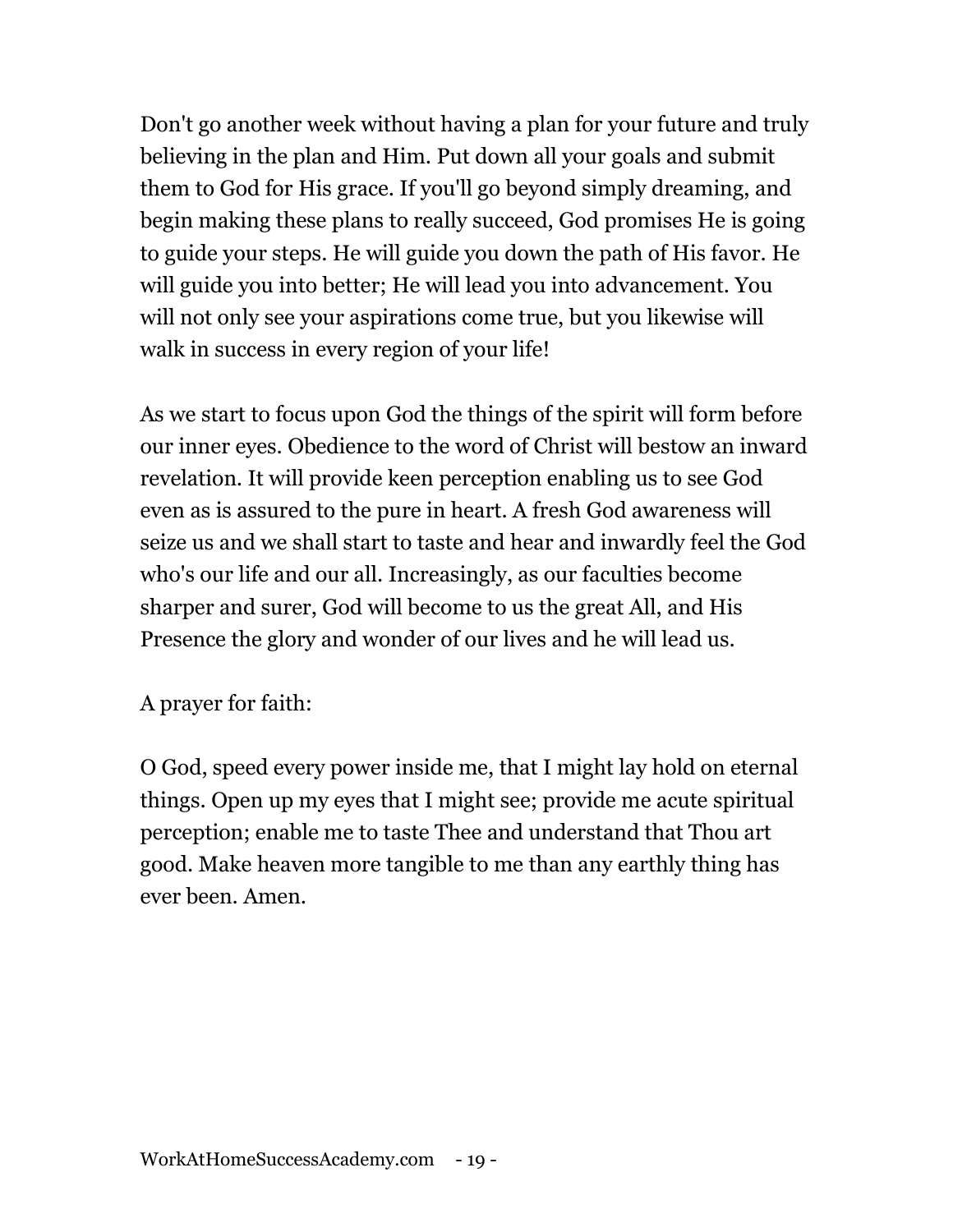# **Chapter 4:**

*Relationship With God*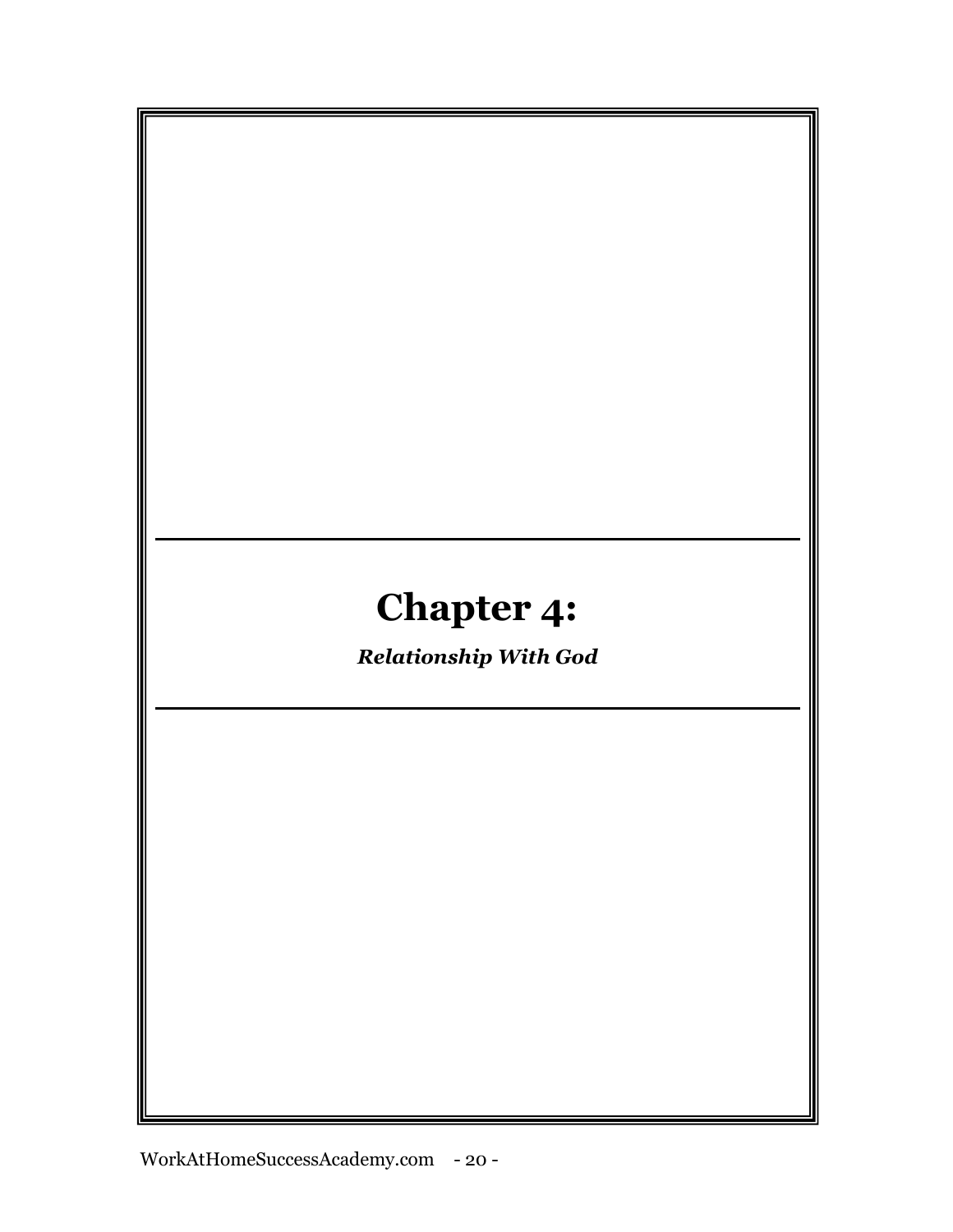## **Synopsis**

*It's true to say that order in nature depends on right relationships; to accomplish harmony every thing must be in its proper position relative to every other thing. In human life it's the same human wretchedness is a radical moral breakdown, a disturbance in our relation to God and to one another. For whatever else has gone wrong, this was most surely a sharp change in man's relation to his Creator. He acquired a changed attitude, and by so doing ruined the proper Creator-creature relation in which, unknown to him, his true happiness.* 

*Fundamentally salvation is the regaining of a correct relation between man and his Creator.*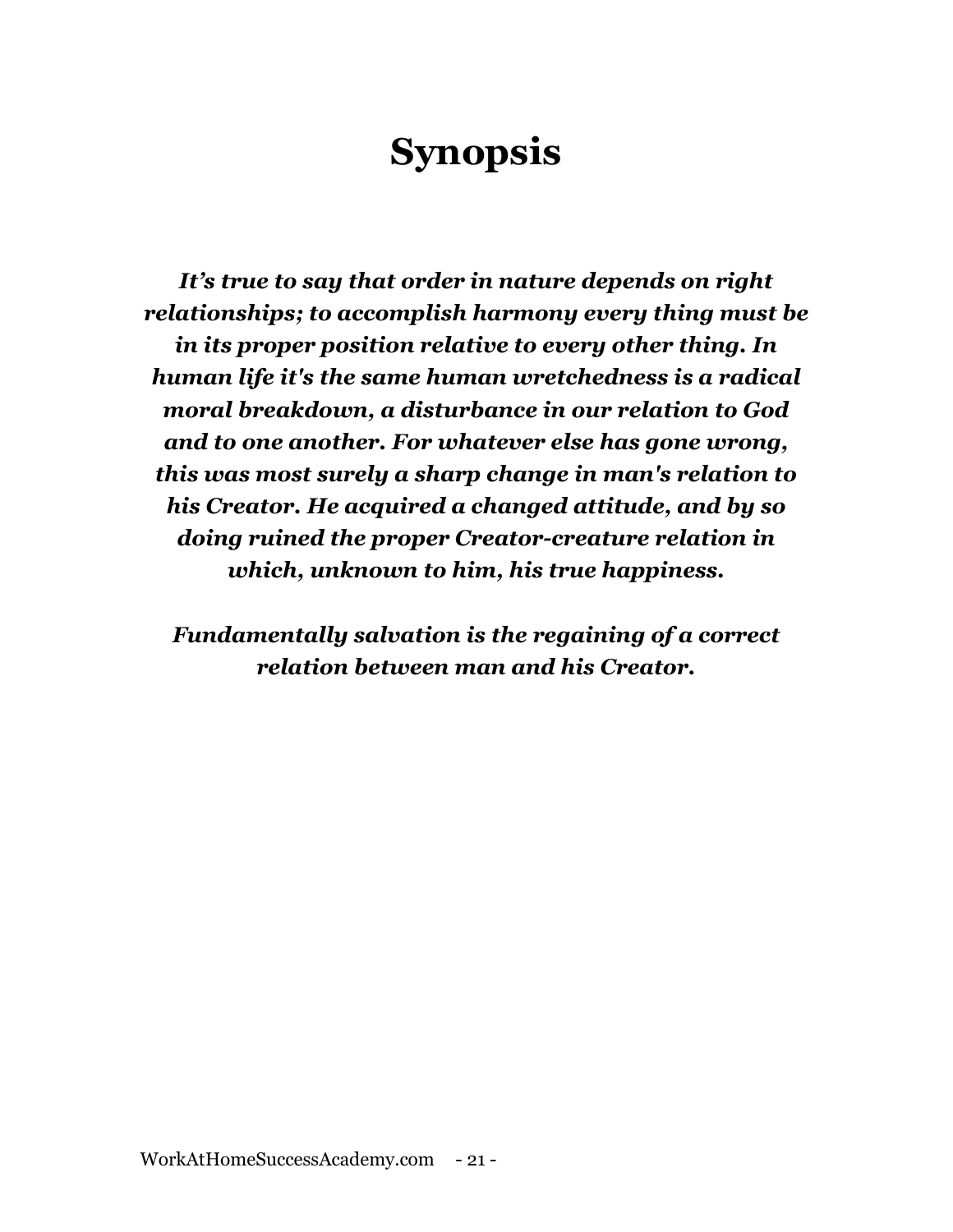### **Change It**

An acceptable spiritual life will start with a complete shift in relation between God and the person; not a judicial change simply, but a conscious and knowledgeable change affecting the person's entire nature. The atonement in Jesus' blood makes such a shift judicially possible and the working of the Holy Spirit makes it emotionally gratifying.

In ascertaining relationships we have to start someplace. There must be someplace a fixed core against which everything else is assessed, where the law of relativity doesn't enter and we may state "IS" and make no adjustments. Such a core is God. Everybody and everything else measures from that fixed point. "I am that I am," says God," I change not."

So let us start with God. Above all, before all is God; first in sequential order, above in rank and post, exalted in dignity and honor. Each soul belongs to God and lives by His pleasure. God being Who and What He is, and we being who and what we are, the sole thinkable relationship between us is one of full lordship on His part and utter submission on ours. We owe Him every honor that it's in our power to give Him.

The minute we make up our minds that we're going to exalt God over all we step out of the Earths parade. We will find ourselves out of adjustment to the ways of the world, and more and more so as we make progress in the holy way. We shall gain a fresh viewpoint; a fresh and different psychology will be formed inside us; a fresh power will start to surprise us.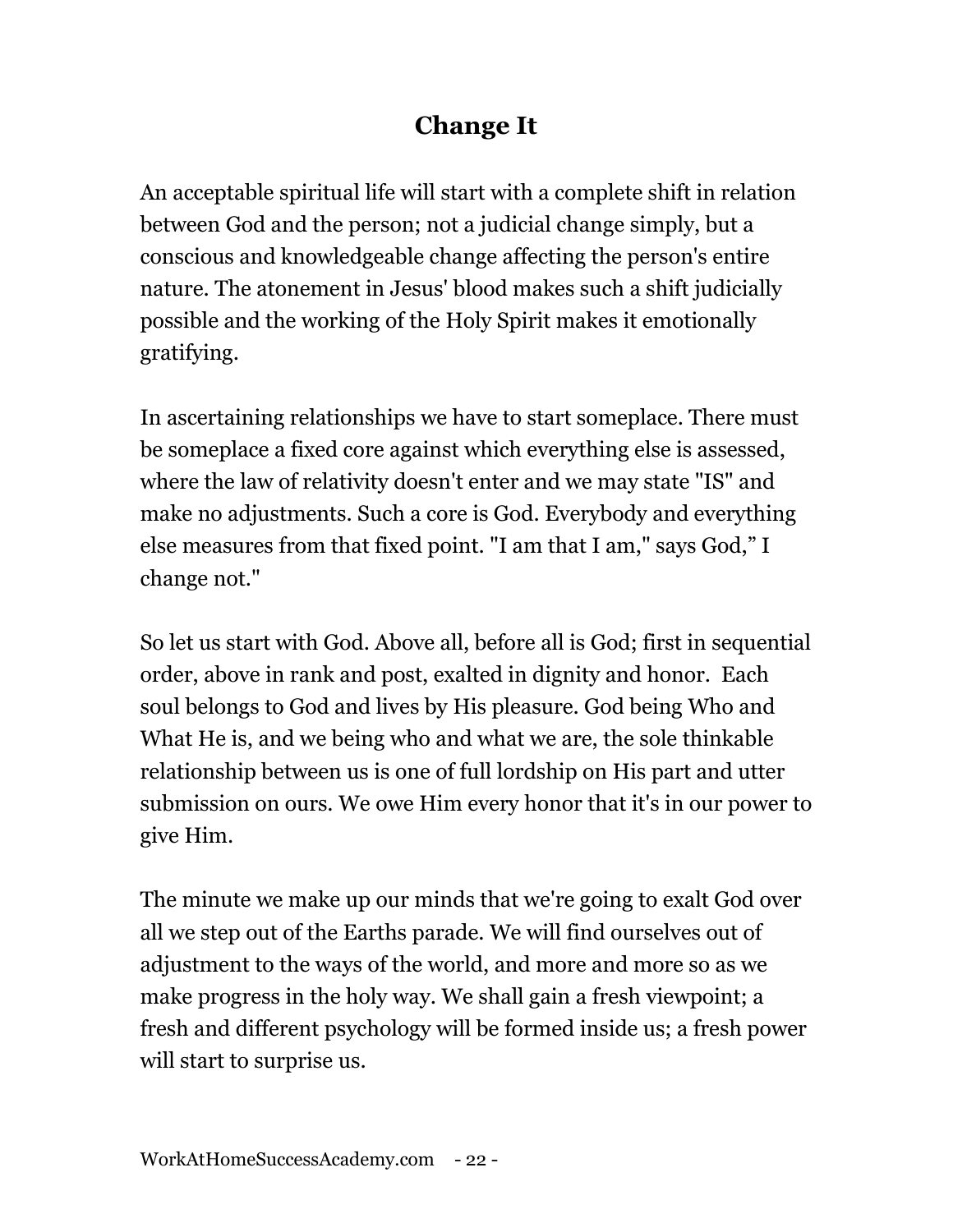"Be thou exalted" is the language of triumphant spiritual experience. It's a little key to unlock the doorway to great treasures of grace. It's central in the life of God in the soul. Life ceases to be the perplexed thing it had been before and becomes the real essence of simplicity. He's set his course, and on that course he will stay as though guided by an autopilot. If blown off course for a minute by some harmful wind he will certainly return again. The shrouded motions of the Spirit are working in his favor. He's met his life issue at its core, and everything else has to follow along.

Don't imagine that you'll lose anything of human dignity by this. You don't by this degrade yourself as a man; instead you find your correct place of high honor as one made in the image of your Creator. Anybody who may feel reluctant to surrender his will to the will of another ought to recall Jesus' words, "Whosoever committeth sin is the servant of sin." We must inevitably be servant to somebody, either to God or to sin.

"Them that honor me I will honor," said God. The whole Bible and each page of history proclaim the perpetuation of that. "If any man serve me, him will my Father honor," said our Lord Jesus, tying in the old with the new and showing the crucial unity of His ways with men.

In our desire after God let us maintain forever in our mind that God also has desire, and His desire is towards the sons of men, and more especially towards those sons of men who will make the once-for-all decision to exalt Him above all.

I've one fear; it's that I might convince the mind before God may win the heart. For this God-above-all position is one not simple to take. The brain might approve it while not having the consent of the will to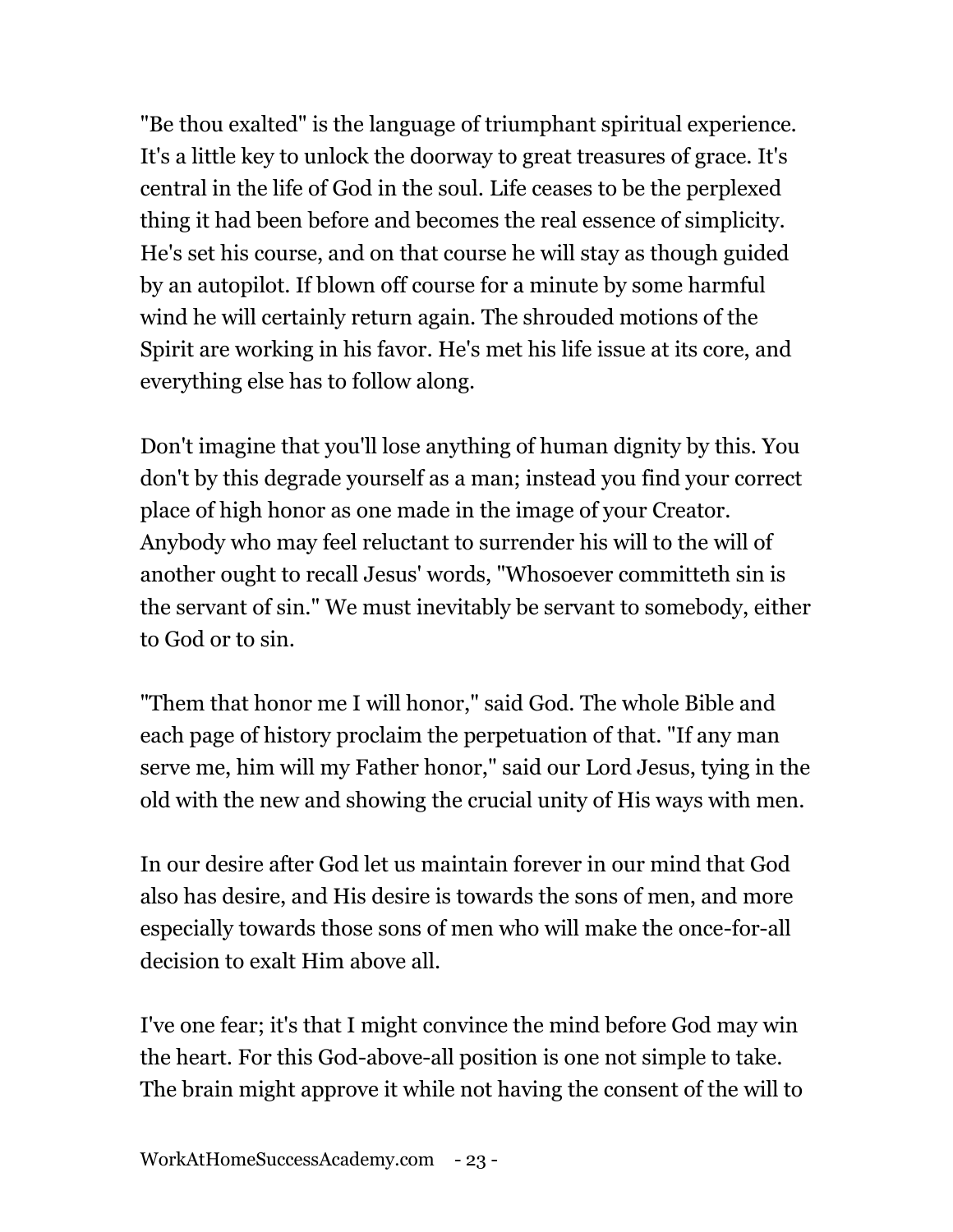put it into action. While the imagination races onwards to honor God, the will might lag behind and the man never guesses how separated his heart is. The whole man has to make the decision before the heart may know any true satisfaction. God wants us all, and He won't rest till He gets us all.

God wishes much more for us. He wishes us to live abundantly and victoriously. He wishes to empower us to do great things for His kingdom. But in order to live that victorious life, we have to first surrender everything to Him and put him above all else. Likewise, God doesn't want us to hold back from Him. He wishes us to surrender whatever we have left. He wishes us to come clean with Him and confess whatever we're trying to hide from Him.

#### Prayer for exaltation:

O God, be Thou exalted over my possessions. Nothing of earth's gems shall seem dear unto me if only Thou art exalted in my life. Be Thou exalted over my friendships. I'm determined that Thou shalt be above all, though I must stand abandoned and alone in the middle of the earth. Be Thou exalted above my amenities. Though it means the loss of bodily comforts and the bearing of heavy crosses I shall maintain my vow made this day before Thee. Be Thou exalted over my reputation. Make me propelled to please Thee even if as an outcome I must sink into obscurity a. Rise, O Lord, into Thy suitable place of honor, above my aspirations, above my wishes and dislikes, above my loved ones, my health and even my life itself. Let me lessen that Thou mayest grow; let me slide down that Thou may rise above. "Hosanna in the highest."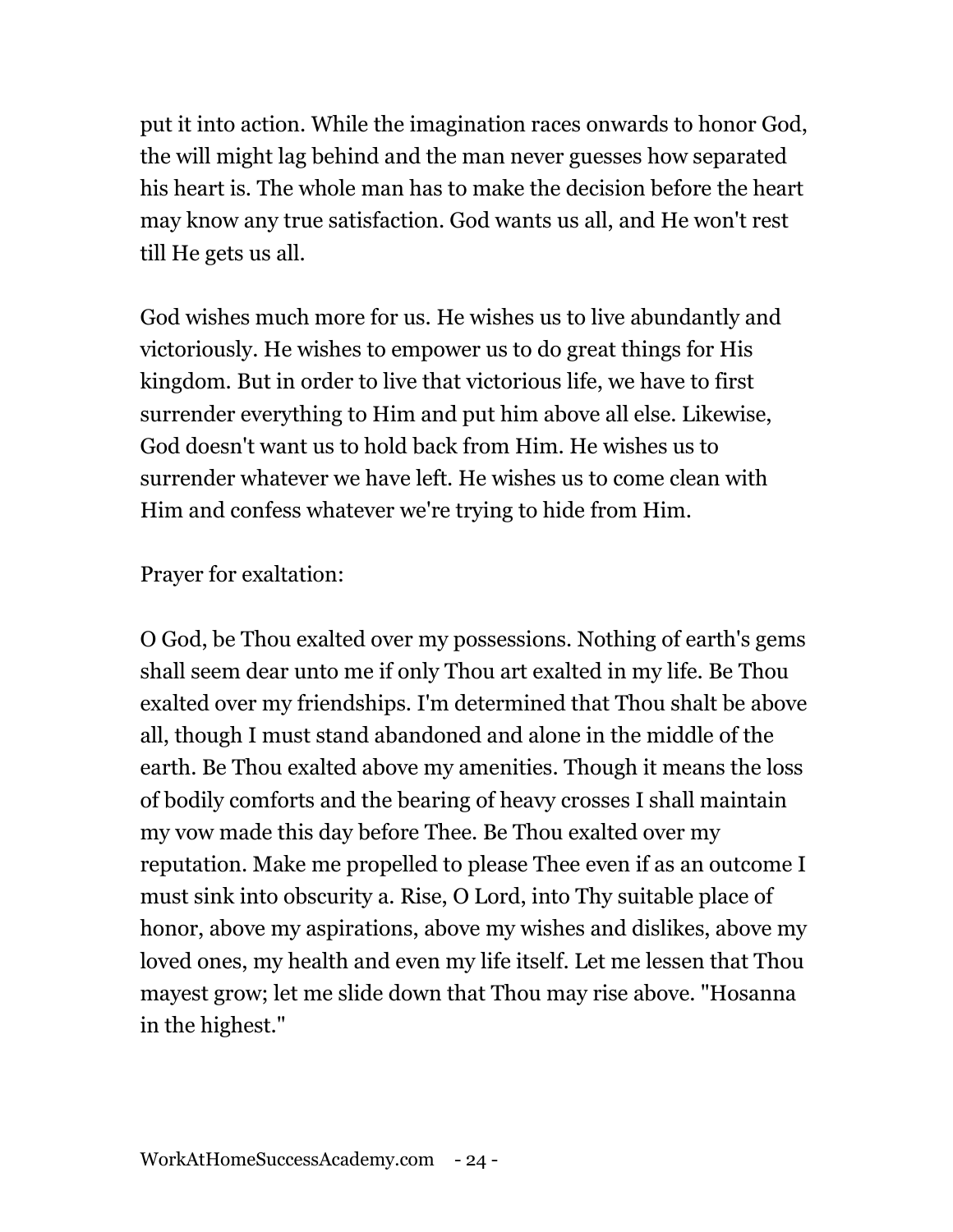# **Chapter 5:**

*Basic Steps*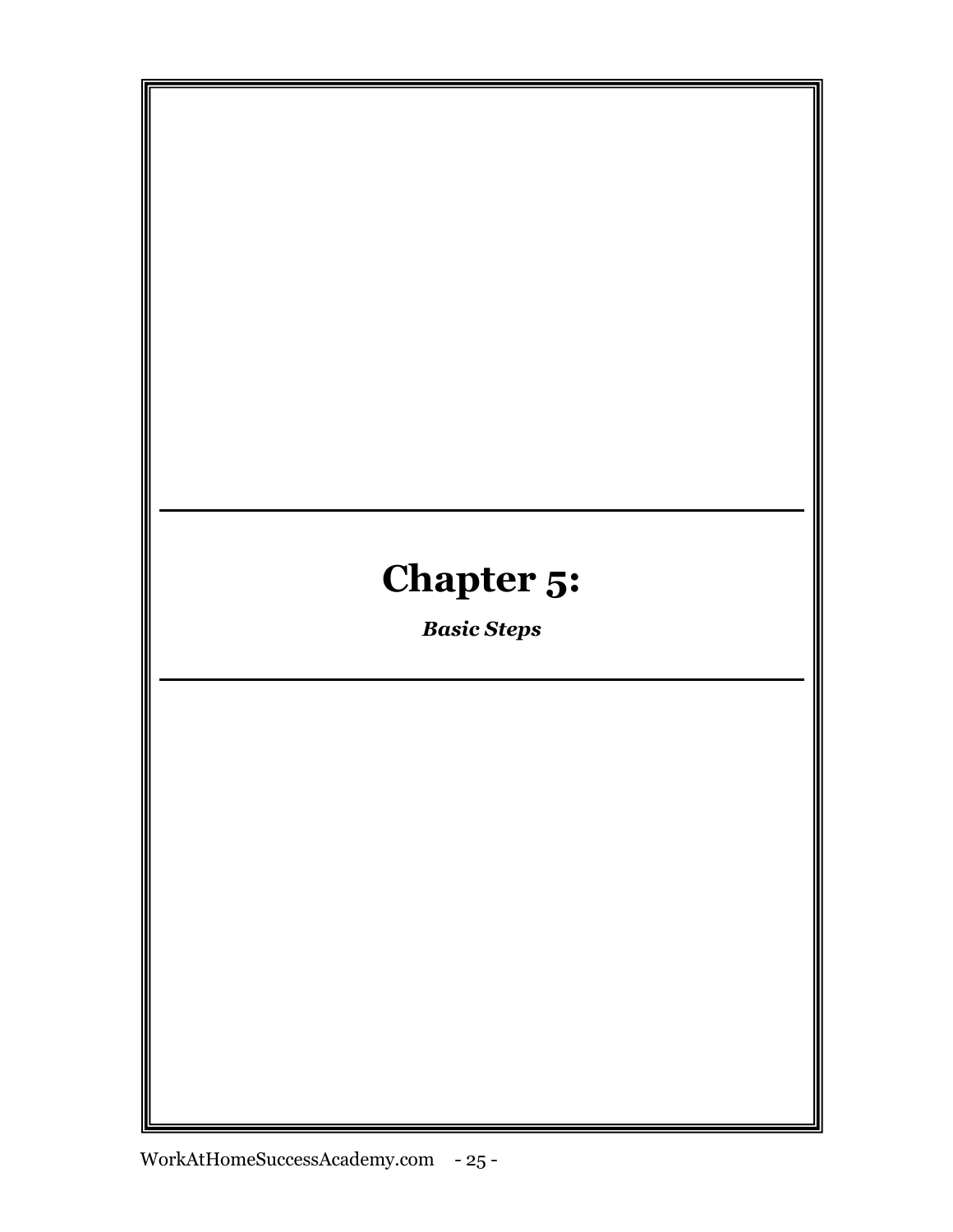## **Synopsis**

*God is simple to find but harder to comprehend. Discovering God in your life, in the little things of the world and in the great scheme of the world simply requires belief and faith that somebody bigger has a master plan. Implementing that knowledge and deepening your personal relationship with God lets you be a part of the total plan God has for this world. As well as steeping your life with purpose, it lets you grow as an individual as you grow in Christ.*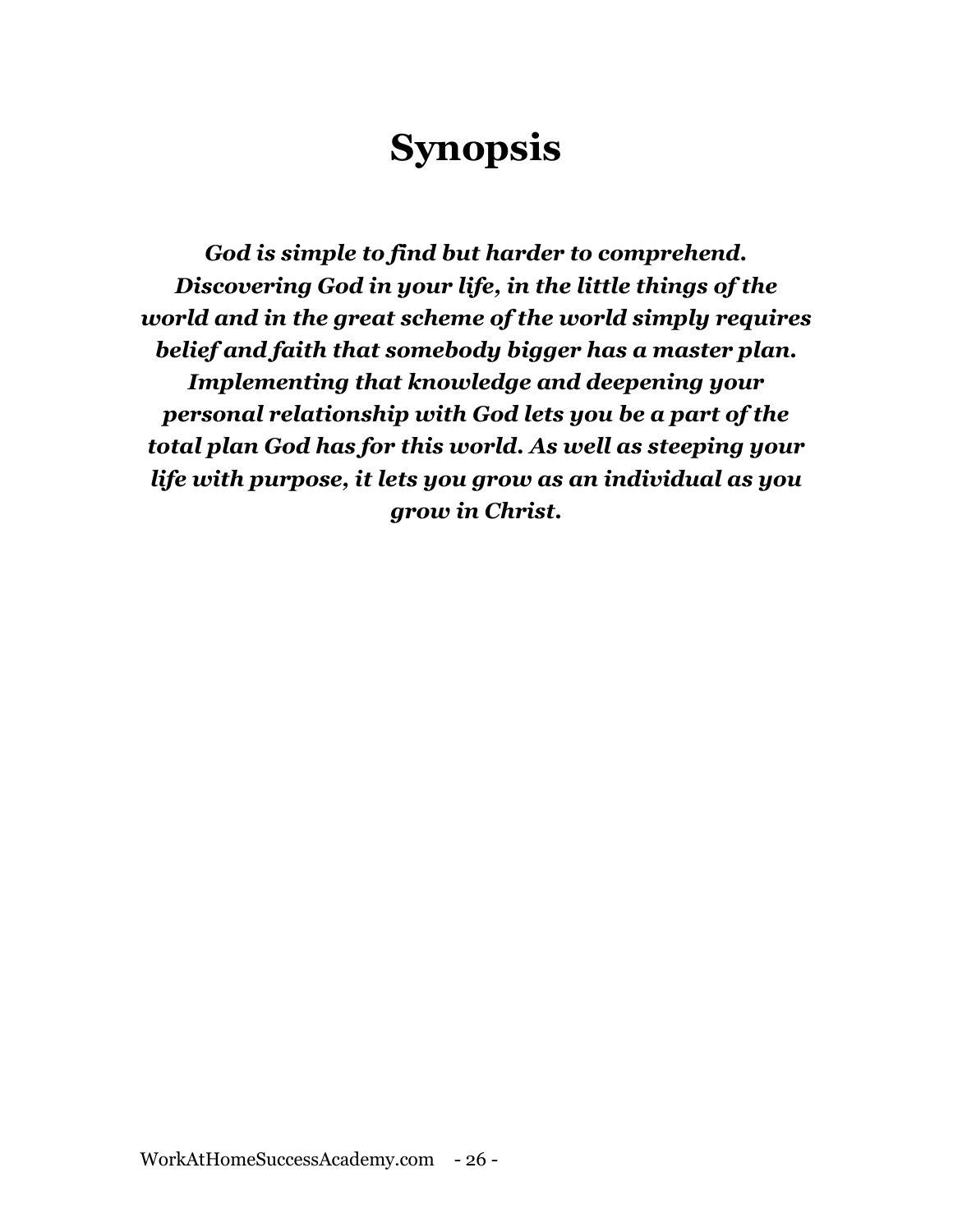#### **The Basics**

Realize that God isn't grading you or attempting to make you "good." God is attempting to construct a relationship with you. By growing closer to God and being of the same mentality will change you from inside instead of squandering time attempting to repair the external issues.

Accept that you have been incorrect. All individuals' sin. Knowing God isn't about maintaining a pristine list of rules and never doing anything wrong. By accepting that you've made errors, huge and little, you are agreeing to allow God to contend with your preceding sins.

Agree that you'll turn away from the unsuitable things you are presently doing. An individual who has a solid relationship with God can't remain motionless and unaltered. They are forever reaching for being better, more loving, compassionate or involved. God substitutes the sin behaviors in our lives with purpose driven wants for a better existence.

Enquire more about God. You are able to never learn everything about God. Begin by studying the Bible. Begin in the New Testament religious doctrine or in Proverbs. Allow God to speak to your heart through prayer. Link up with a Bible study or place of worship for support.

Allow God's payment for the world's trespasses and yours-the demise of his son, Jesus-to cover your evildoings. Trust that His sacrifice was adequate to insure your security in the Promised Land and a place inside the holy family. Take on the unconditional love, forgiveness and acceptance God provides.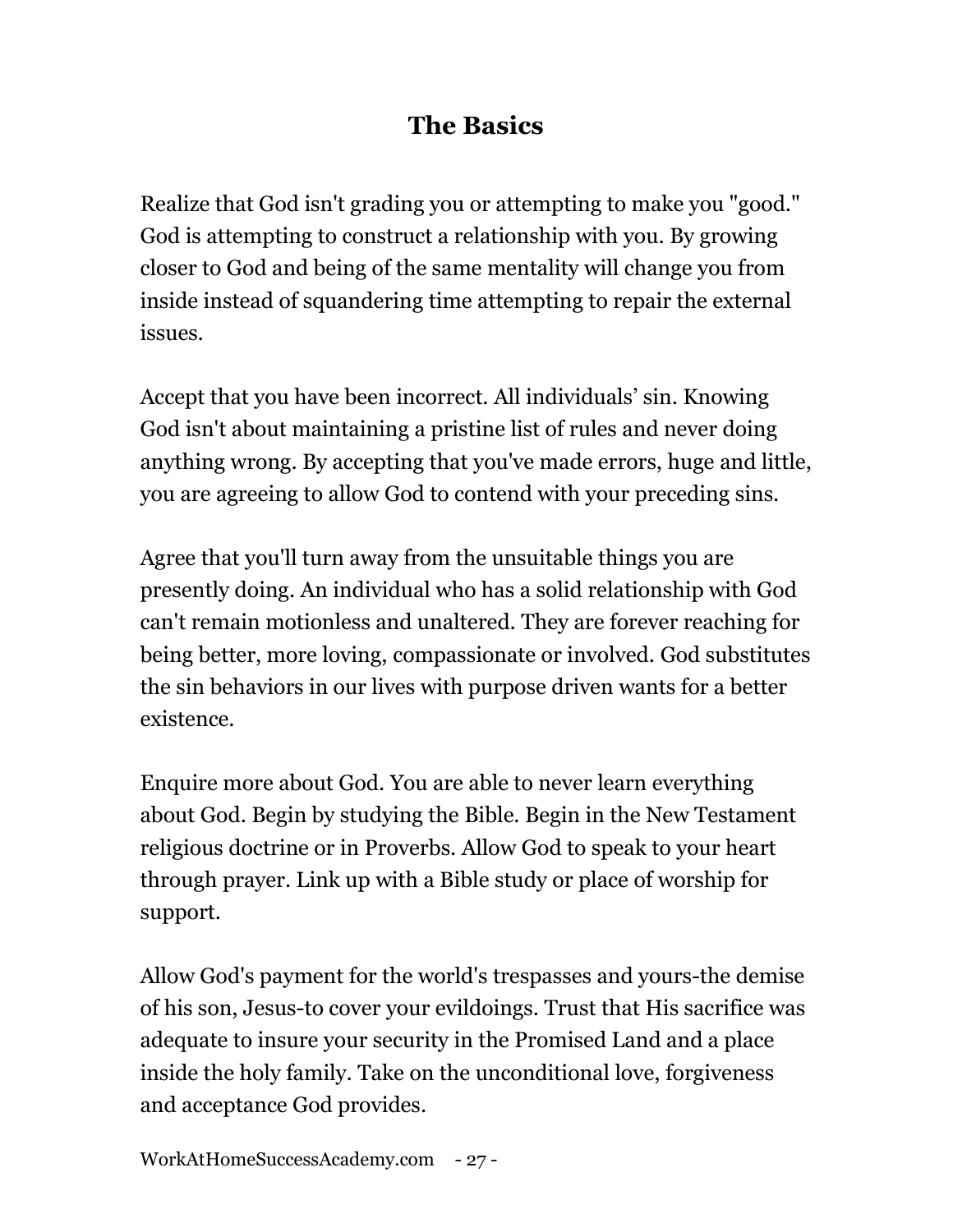Dismiss the negative notions you have of spiritual individuals. Faith has acquired a bad reputation due to flawed individuals, not a flawed God. No one is perfect. Try to remember that God loves these individuals even as much as God loves you. Worry about yourself and your spiritual maturation and leave the rest to God.

Go forward to mature in your relationship with God by going to a Bible based church, linking up with a Bible study, reading your Bible on a regular basis and praying.